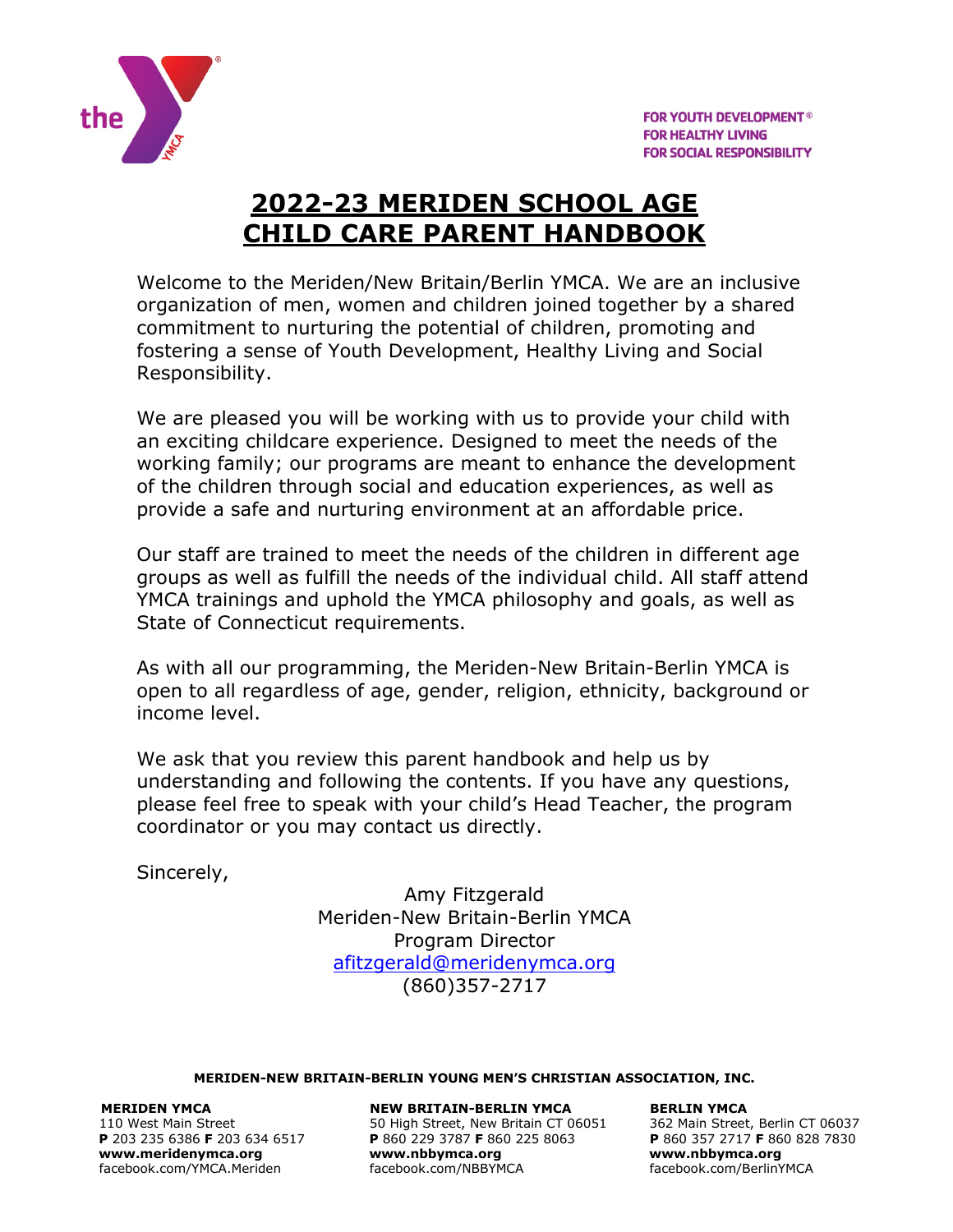

**FOR YOUTH DEVELOPMENT® FOR HEALTHY LIVING FOR SOCIAL RESPONSIBILITY** 

## **PRICING**

5 days AM Care -  $6:45$  AM-start of school =  $$68$  per week

5 days PM Care – End of school until 5:30 PM = \$78 per week

 $\frac{1}{2}$  Day PM care only - \$40.00 per day

Snow Day Care and Vacation Fun Days = \$45 per day (pre-registration required)

- Prices are subject to change
- Payments are due the Monday prior to the week of service
- Weeks of Winter break and Spring break, no fees will be charged
- All enrolled children are required to have a full youth membership of \$156/per year or \$13/month
- \$35 registration fee per child at time of registration
- Membership and weekly payments are drafted from a credit card or checking/savings account
- Care4Kids accepted(see Care4Kids section of Handbook for more information)
- Any past due balances must be paid before registration
- We do not offer a provisional enrollment period
- Cancelation of the program requires 2 week written notice

**Many changes have been made to our school age child care program based on guidelines from the Office of Early Childhood, local and state health departments and also the board of education in regards to Covid19**

## **Our goal is to provide a safe and healthy environment for your child(ren).**

**MERIDEN-NEW BRITAIN-BERLIN YOUNG MEN'S CHRISTIAN ASSOCIATION, INC.**

#### **MERIDEN YMCA NEW BRITAIN-BERLIN YMCA BERLIN YMCA**

110 West Main Street 634 6517 50 High Street, New Britain CT 06051 362 Main Street, Berlin CT 06037<br>
110 West Main Street, Berlin CT 06037 5060 925 8063 **P** 860 357 2717 **F** 860 828 7830 **P** 203 235 6386 **F** 203 634 6517 **P** 860 229 3787 **F** 860 225 8063 **P** 860 357 2717 **F** 860 828 7830 **[www.meridenymca.org](http://www.meridenymca.org/) www[.nbbymca.org](http://www.meridenymca.org/) www.nbbymca.org** facebook.com/YMCA.Meriden facebook.com/NBBYMCA facebook.com/BerlinYMCA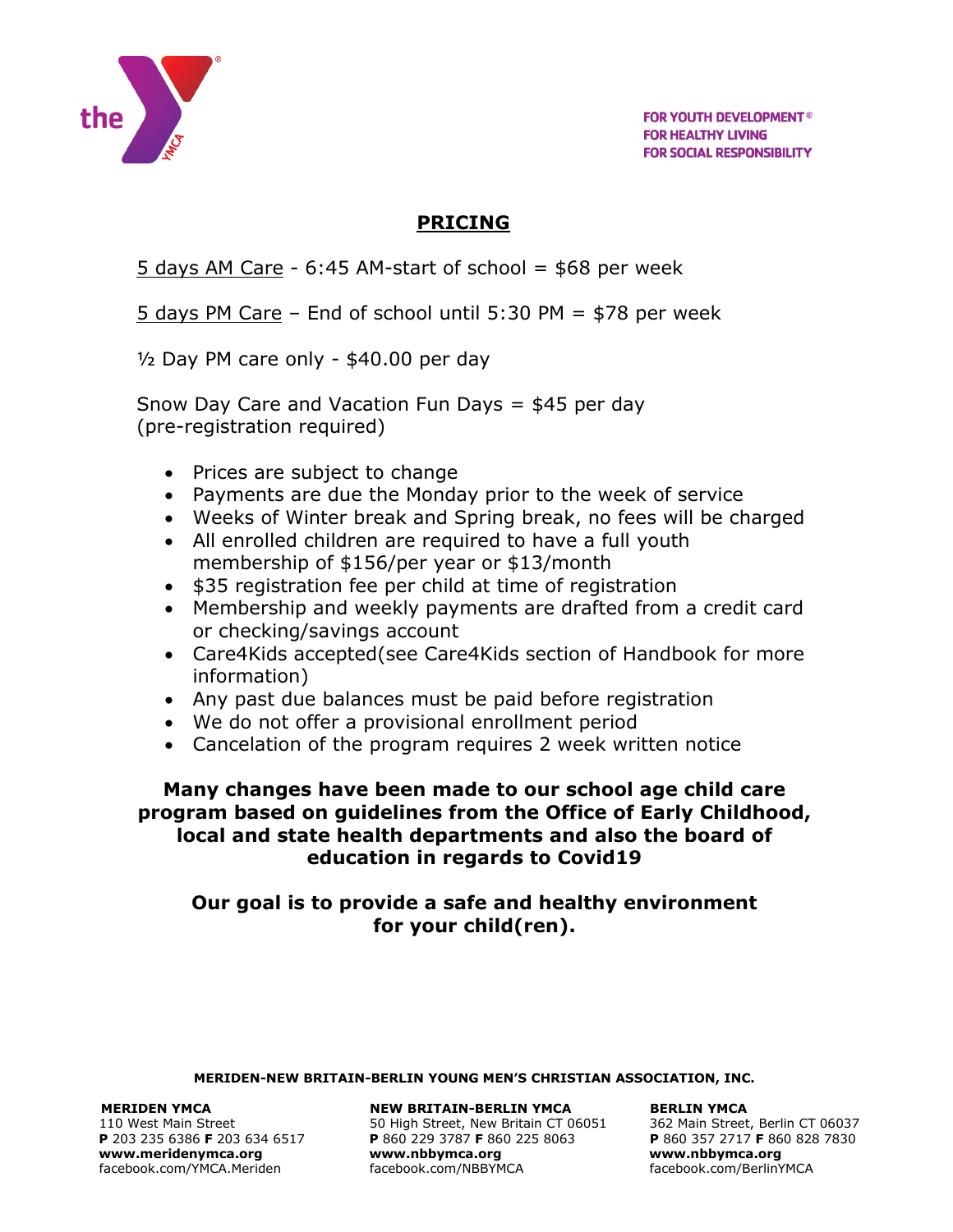

# **YMCA CHILD CARE PHILOSOPHY**

In accordance with the YMCA's history of dedication to youth services, the YMCA's child care objectives are:

- To provide comprehensive child care programs based upon the fundamental factors of child development in physical, social and emotional growth.
- To create a comfortable environment that allows each child to develop self-confidence, self-discipline, and a good self image through the effective use of caring, trained staff.
- To assist the community with a proven, safe alternative for quality care and programming outside the home, thereby decreasing the instance of child neglect, injury and the inclination toward juvenile delinquency.
- To continually strive for program refinement for the benefit of the participants.
- To strengthen the family unit by increasing their ability to work and play together, improving communication among family members, and helping families improve their economic stability.
- To make every effort to provide support to those who cannot afford our fees

#### **MERIDEN-NEW BRITAIN-BERLIN YOUNG MEN'S CHRISTIAN ASSOCIATION, INC.**

facebook.com/YMCA.Meriden

**MERIDEN YMCA NEW BRITAIN-BERLIN YMCA BERLIN YMCA** 

110 West Main Street 60037<br>
110 West Main Street, Berlin CT 06037<br>
1203 235 6386 F 203 634 6517 P 860 229 3787 F 860 225 8063<br>
1206 P 860 357 2717 F 860 828 7830 **P** 860 229 3787 **F** 860 225 8063 **P** 860 357 2717 **F** 86<br>www.nbbymca.org www.nbbymca.org **[www.meridenymca.org](http://www.meridenymca.org/) www[.nbbymca.org](http://www.meridenymca.org/) www.nbbymca.org**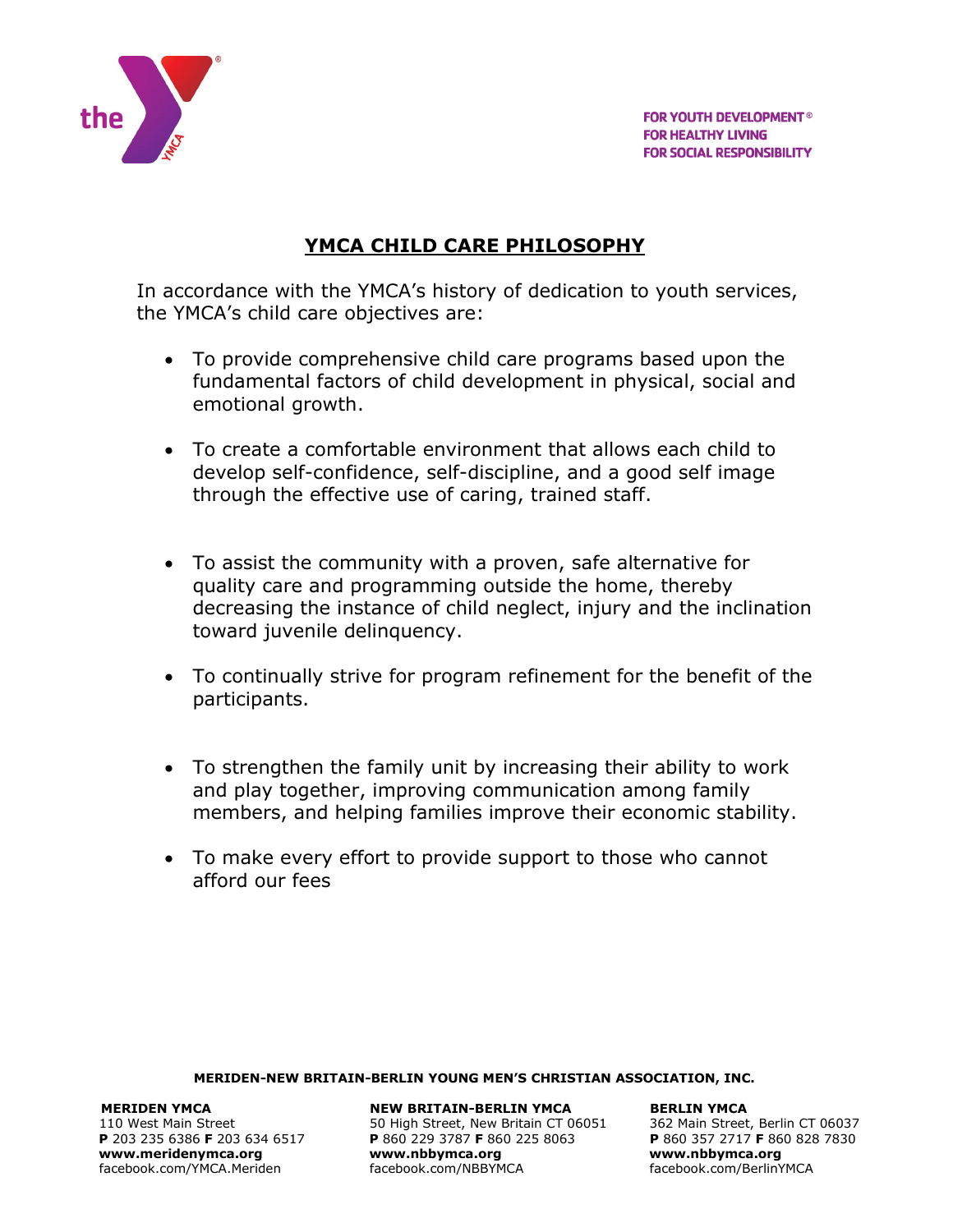

## **YMCA CHILD CARE BEFORE and AFTER SCHOOL PROGRAMS**

The Meriden-New Britain-Berlin YMCA is committed to providing quality care. Ratio of child care staff to children is 1 to 10 for school age children. All staff are certified in first aid and CPR, Administration of Medication and EpiPen administration.

## **HOURS OF OPERATION – Monday-Friday**

| <b>Before Care</b> | 6:45 AM until school begins    |
|--------------------|--------------------------------|
| After Care         | school dismissal until 5:30 PM |

## **MEMBERSHIP INFORMATION**

The Meriden-New Britain-Berlin YMCA is a place where families can play and grow together. As a child care participant, we encourage you to upgrade to a family facility membership that will allow your family to utilize the Berlin, New Britain and Meriden facilities. Berlin offers fitness classes while New Britain and Meriden offer an indoor pool, fitness center, fitness classes and much more.

## **REGISTRATION:**

Upon registering parents must complete the following in order for their child/children to begin the program:

- 1. Complete the Meriden registration packet along with a full youth membership of \$156 or \$13.00 per month drafted from a checking or savings account. Registration packets are available on our website: meridenymca.org or printed copies at the YMCA front desk at 110 West Main St.
- 2. A \$35.00 NON REFUNDABLE registration fee
- 3. A completed medical form signed and dated by your child's pediatrician.
	- A general health statement about any known medical or emotional illness or disorder that would currently affect the
	- child's functional ability to participate safely in a child care setting; as well as proof of recent flu vaccine and a

#### **MERIDEN-NEW BRITAIN-BERLIN YOUNG MEN'S CHRISTIAN ASSOCIATION, INC.**

#### **MERIDEN YMCA NEW BRITAIN-BERLIN YMCA BERLIN YMCA**

110 West Main Street 634 6517 50 High Street, New Britain CT 06051 362 Main Street, Berlin CT 06037<br>
110 West Main Street, Berlin CT 06037 5060 925 8063 **P** 860 357 2717 **F** 860 828 7830 **P** 203 235 6386 **F** 203 634 6517 **P** 860 229 3787 **F** 860 225 8063 **P** 860 357 2717 **F** 860 828 7830 **[www.meridenymca.org](http://www.meridenymca.org/) www[.nbbymca.org](http://www.meridenymca.org/) www.nbbymca.org** facebook.com/YMCA.Meriden facebook.com/NBBYMCA facebook.com/BerlinYMCA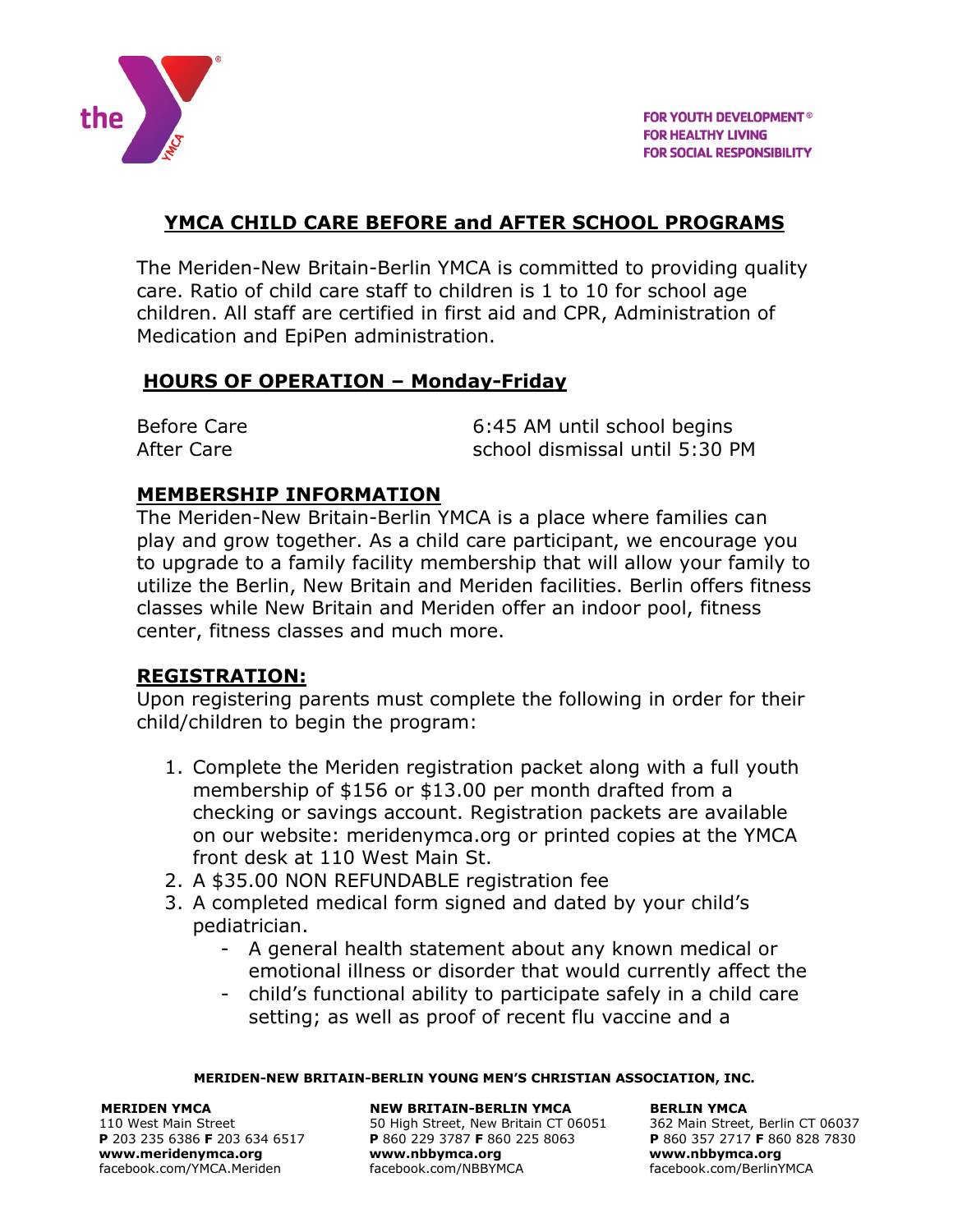

statement that the child has been screened for risk factors for tuberculosis and whether they have been treated for such an infection.

This is required by the State of Connecticut Department of Health and is the parent's responsibility to provide these forms and keep them current. Please note that if your child's medical form expires and is not updated, your child will be asked to leave the program until it is brought up to date in accordance with state laws and DPH. Credit will not be given while waiting for current medical.

## \***A 48 hour period (2-business days) is necessary upon completion of the registration forms to allow for processing prior to start date.**

## **PLEASE NOTE ALL THE ABOVE MUST BE COMPLETED IN ORDER FOR YOUR CHILD TO BEGIN THE PROGRAM**

# **PAYMENTS:**

Weekly tuition payments (based on 183 calendar days of school) are to be paid in full, one week in advance of the following week's care. Our programs require automatic payment and will require a payment method such as a debit card, credit card or checking account to be on file. Accounts will be debited on Mondays for the upcoming week. Any declined or returned payments will be subject to a \$20.00 return fee and further collection by our Ecash system.

Also, please note tuition is due regardless of your child's attendance. **Credit will not be given for sick or vacation days.** *\*\*You will not be charged the week of Winter Break or Spring Break\*\**

If you are having difficulty making payments please speak with the Program Director to arrange a possible payment arrangement.

Payments 3 weeks past due can result in termination from the program until the balance is addressed.

#### **MERIDEN-NEW BRITAIN-BERLIN YOUNG MEN'S CHRISTIAN ASSOCIATION, INC.**

**[www.meridenymca.org](http://www.meridenymca.org/) www[.nbbymca.org](http://www.meridenymca.org/) www.nbbymca.org**

**MERIDEN YMCA NEW BRITAIN-BERLIN YMCA BERLIN YMCA**  110 West Main Street 634 6517 50 High Street, New Britain CT 06051 362 Main Street, Berlin CT 06037<br>
110 West Main Street, Berlin CT 06037 5060 925 8063 **P** 860 357 2717 **F** 860 828 7830 **P** 860 229 3787 **F** 860 225 8063 **P** 860 357 2717 **F** 86<br>www.nbbymca.org www.nbbymca.org facebook.com/YMCA.Meriden facebook.com/NBBYMCA facebook.com/BerlinYMCA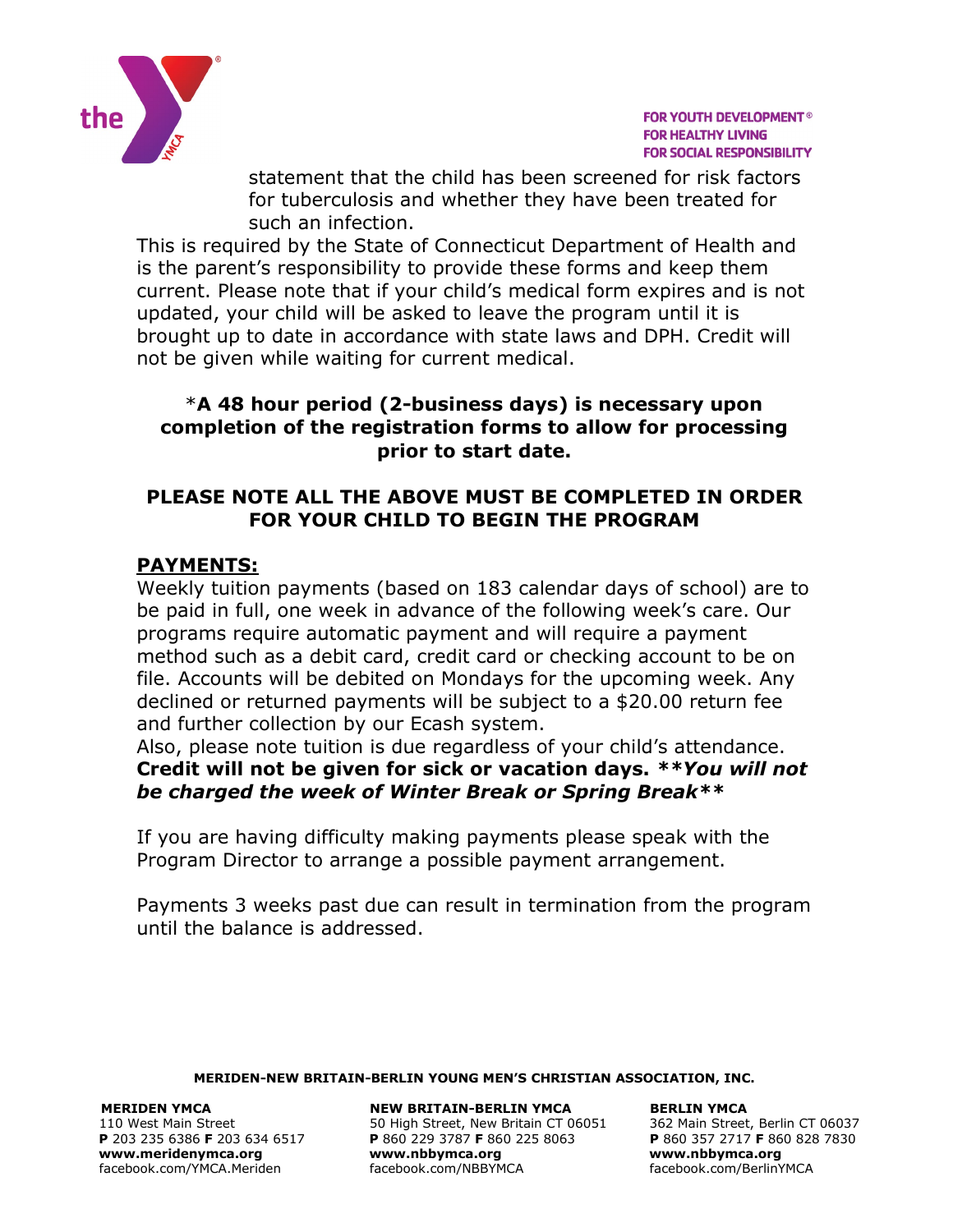

**CARE4KIDS:**  We do accept CARE4KIDS. The parent is responsible to submit all CARE4KIDS applications at the time of registration. Weekly payment for childcare fees will be scheduled as normal while waiting for approval from CARE4KIDS. Once a certificate for subsidy is received, the childcare account will be adjusted and any overage paid by the parent will be put on the registration account as a system credit, which can be used for payment of future programs or membership with the YMCA. *Any exception made will be at the discretion of the Branch Executive Director, and on a case by case basis.*

If financial assistance is necessary while the CARE4KIDS application is still pending, then the Program Director may approve a reduced weekly fee for care. This reduced fee will be scheduled weekly, and is temporary until the CARE4KIDS certificate for subsidy is received.

Please be advised that if the CARE4KIDS application was denied, any outstanding balance on the registration account is the parent responsibility. In addition if approved for CARE4KIDS and once subsidy is applied to the registration account, any remaining balance after all funds have been applied, is also the parent responsibility. If a payment plan is necessary, please contact the Program Director.

## **SCHOLARSHIPS/FINANCIAL ASSISTANCE:**

Program participants will be required to apply for Care4Kids before F/A applications are accepted and reviewed.

Financial assistance is available for those who meet our income guidelines. The funding is made possible by the United Way; the YMCA Annual Campaign; and other special fundraising events and sponsors. Applications can be obtained at the Meriden YMCA 110 West Main St. or the Berlin YMCA at 362 Main St.

## **INCOME TAXES:**

Please be advised that we can provide a year end child care statement for your child care expenses. This statement must be requested. Please allow 5-7 business days to process this request.

#### **MERIDEN-NEW BRITAIN-BERLIN YOUNG MEN'S CHRISTIAN ASSOCIATION, INC.**

the

**[www.meridenymca.org](http://www.meridenymca.org/) www[.nbbymca.org](http://www.meridenymca.org/) www.nbbymca.org**

**MERIDEN YMCA NEW BRITAIN-BERLIN YMCA BERLIN YMCA**  110 West Main Street 634 6517 50 High Street, New Britain CT 06051 362 Main Street, Berlin CT 06037<br>
110 West Main Street, Berlin CT 06037 5060 1254 1050 1258 9063 P 203 235 2717 F 860 828 7830 **P** 860 229 3787 **F** 860 225 8063 **P** 860 357 2717 **F** 86<br>www.nbbymca.org www.nbbymca.org facebook.com/YMCA.Meriden facebook.com/NBBYMCA facebook.com/BerlinYMCA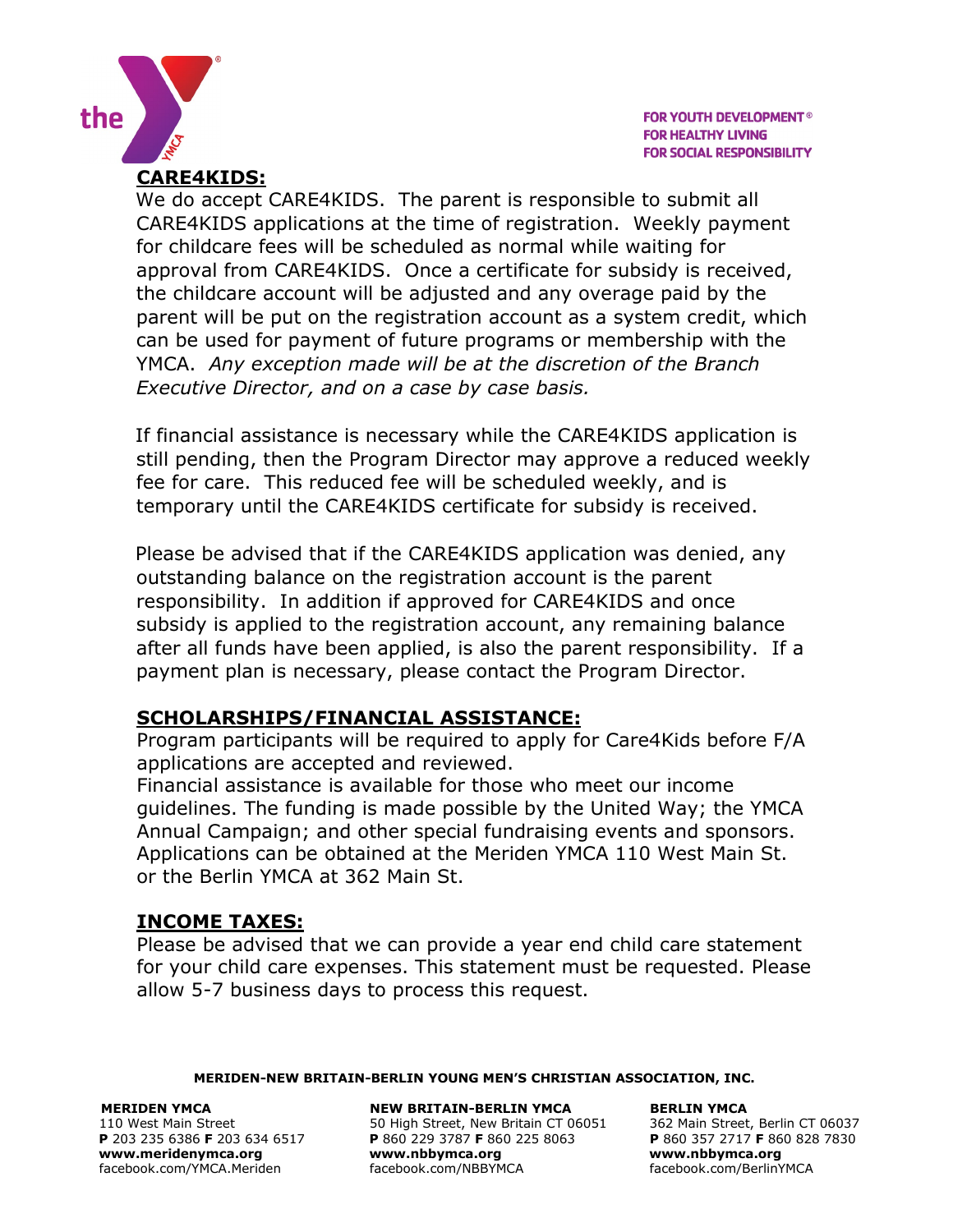



# **WITHDRAWL FROM PROGRAM:**

Two weeks written notice is required to be given to the YMCA front desk or emailed to the program director prior to the last day your child will be attending the program. If written notification is not received, full payment will be expected and charged.

# **REFUND POLICY:**

The YMCA is an agency that meets staffing ratios daily. Therefore, we do not offer any refunds.

# **PICK UP AND DROP OFF POLICY:**

- All children MUST be accompanied by an adult into all YMCA programs.
- All children must be signed in and out at the start and end of each day.
- No child will be allowed to leave the program with anyone other than a parent or authorized pick up person
- A photo ID will be required of ANYONE unknown to staff, so please keep this handy.
- If additional persons need to be added to your child's registration pick up form, please speak to the head teacher and contact the program director.
- **Please note, NO child will be released to any persons under the age of 18**

If your child is picked up by someone other than a parent or authorized person, a note **MUST** accompany your child and a call to the program director be made. Notes brought in by the attended pick up person **WILL NOT** be accepted for safety reasons.

If your child will not be attending the program due to illness, another event or vacation, parents are asked to notify the YMCA. For the safety of our children and families, the YMCA child care staff reserve the right to prevent children from being released into a dangerous situation. This includes situations such as an adult picking up a child who the staff believes is under the influence of drugs or alcohol. **\*\*All YMCA child care staff are DCF mandated reporters. \*\***

**MERIDEN-NEW BRITAIN-BERLIN YOUNG MEN'S CHRISTIAN ASSOCIATION, INC.**

**MERIDEN YMCA NEW BRITAIN-BERLIN YMCA BERLIN YMCA**  110 West Main Street 634 6517 50 High Street, New Britain CT 06051 362 Main Street, Berlin CT 06037<br>
110 West Main Street, Berlin CT 06037 5060 1254 1050 1258 9063 P 203 235 2717 F 860 828 7830 **P** 203 235 6386 **F** 203 634 6517 **P** 860 229 3787 **F** 860 225 8063 **P** 860 357 2717 **F** 860 828 7830 **[www.meridenymca.org](http://www.meridenymca.org/) www[.nbbymca.org](http://www.meridenymca.org/) www.nbbymca.org** facebook.com/YMCA.Meriden facebook.com/NBBYMCA facebook.com/BerlinYMCA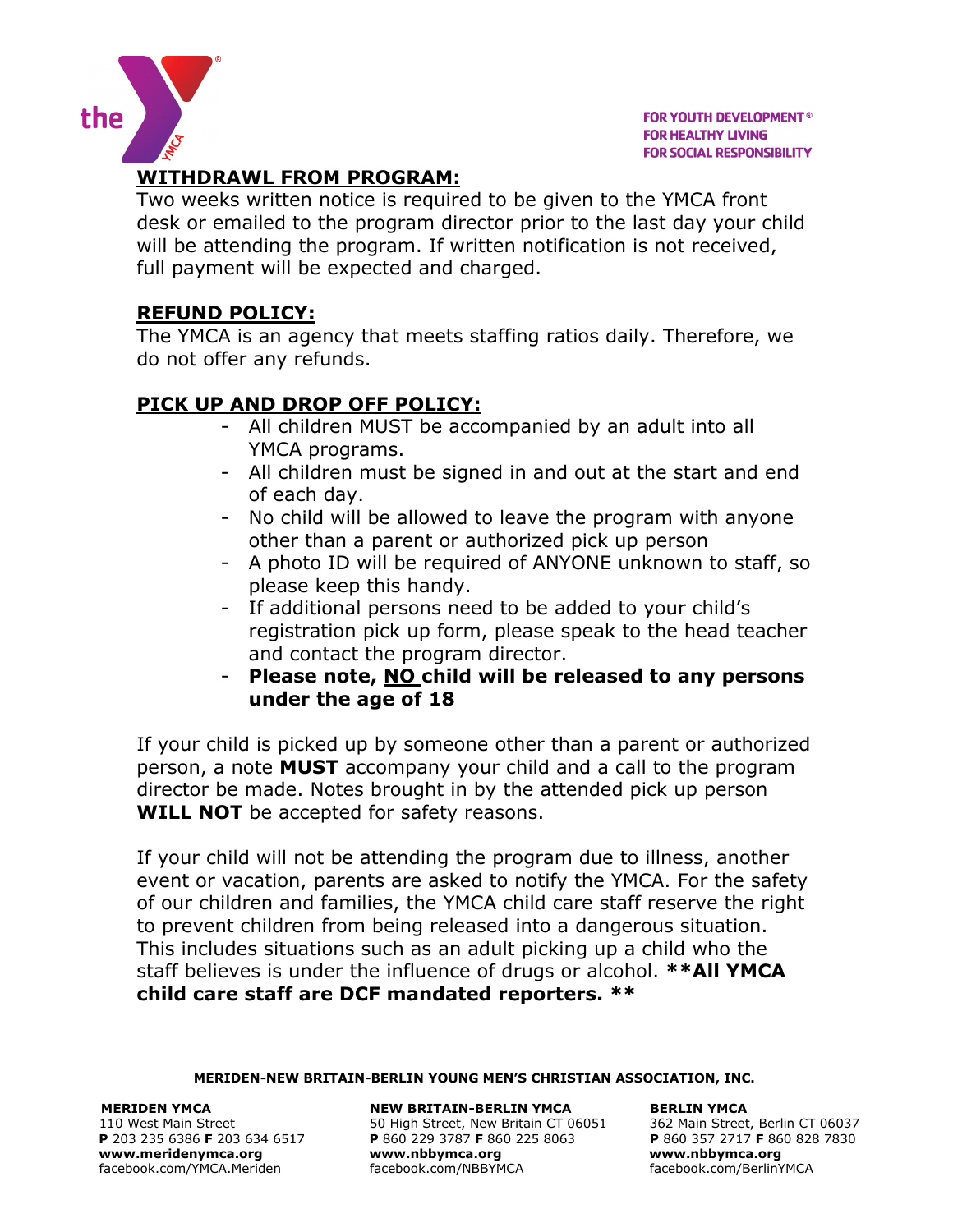

Parents are asked to be prompt when picking up their child. A late fee of \$25.00 per quarter hour will be charged to families that pick up after the scheduled closing time (please note after care closes as of 5:30 PM). If you know you are running late, please be courteous and call the site or program center so we can assure your child that everything is OK. Staff will contact parent(s), alternate pick up's listed and all emergency contacts in the event your child is not picked up **by 5:30**. Habitual lateness can leave to suspension or removal from the program.

## **LEFT CHILD POLICY:**

**LATE PICK UP:**

the

If a child is not picked up by the scheduled closing time, all telephone numbers listed on the child's emergency form will be called until someone is contacted. If your child remains in our care 30 min past closing time without any contact from parent or family member (times due vary, please note all closing times) we will request assistance from the Meriden Police Department and the Department of Children and Family Services. A YMCA staff member 18 years or older will accompany your child if taken to the police station and stay until an authorized person is located to care for your child.

#### . **CUSTODY ARRANGMENTS:**

If a child has a court order stating a legal parent is restricted from picking up the child; or there are conditional legal restrictions or circumstances for a particular child; the original court order (signed by a judge and also bears and official seal), MUST be brought to the YMCA front desk welcome center, where a copy will be made and placed in the child's file. Please note if this documentation is not provided, the YMCA staff cannot refuse release to the biological parent.

#### **MERIDEN-NEW BRITAIN-BERLIN YOUNG MEN'S CHRISTIAN ASSOCIATION, INC.**

**[www.meridenymca.org](http://www.meridenymca.org/) www[.nbbymca.org](http://www.meridenymca.org/) www.nbbymca.org**

**MERIDEN YMCA NEW BRITAIN-BERLIN YMCA BERLIN YMCA**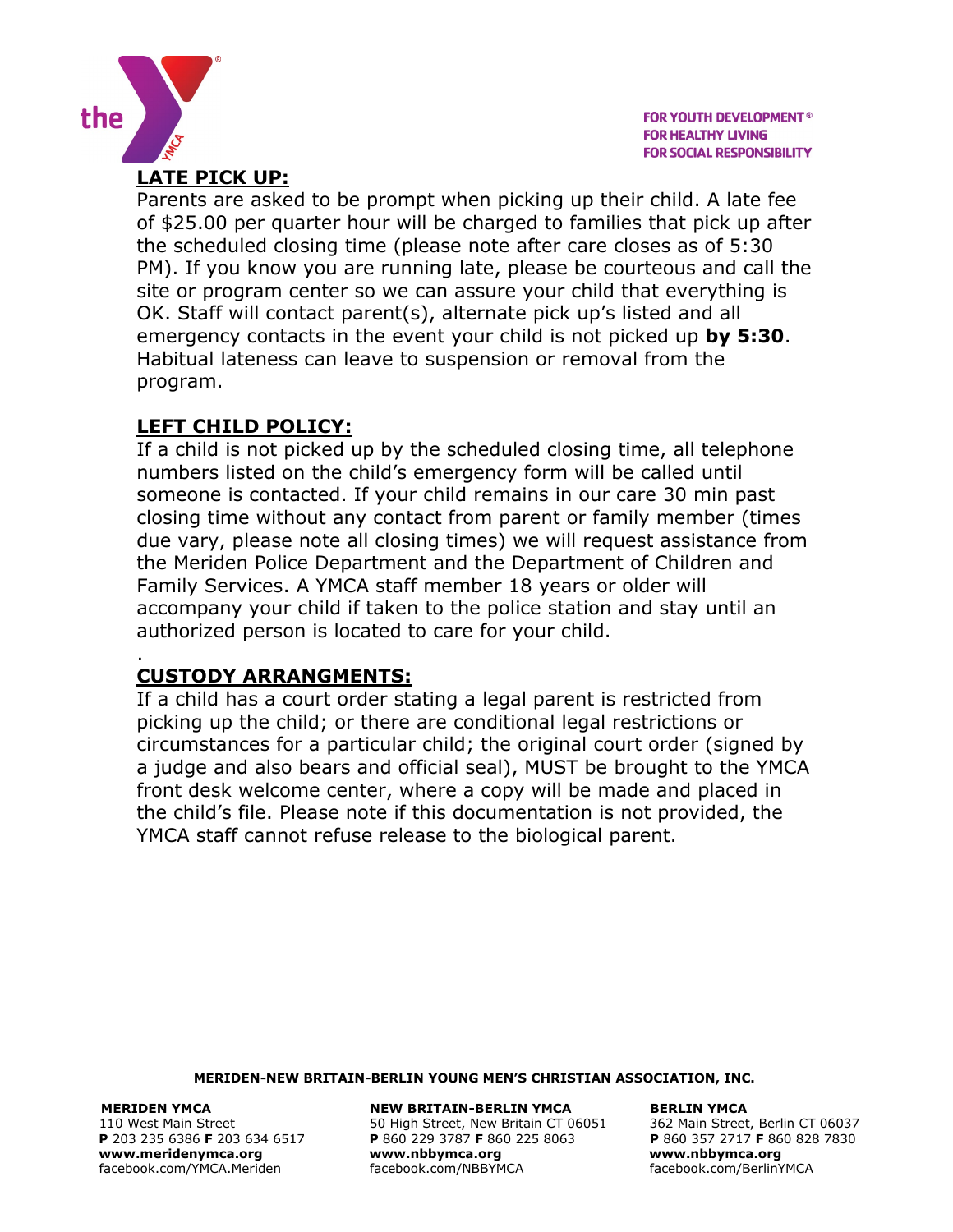

**FOR YOUTH DEVELOPMENT® FOR HEALTHY LIVING FOR SOCIAL RESPONSIBILITY** 

# **PROGRAM CLOSINGS:**

The YMCA will be closed on the following holidays:

Labor Day Good Friday Memorial Day

Thanksgiving & Day after Christmas Day and Christmas Eve

\*\*Days subject to change. Parents will receive at least 30 days written notification\*\*

## **SCHOOL VACATIONS:**

Please note our program follow the Meriden school calendars for all start, stop and vacations. Additional vacations following another calendar other than Meriden unfortunately cannot be accommodated.

## **"VACATION FUN DAY":**

Fun day care is provided on most school closings that are due to holidays or school vacations. Hours of operation are 7:00 AM to 5:00 PM. Pre-registration and payment is required for these days. There will be a minimum number of children needed to be enrolled in order to provide care. Please note ALL child care balances must be up to date in order to register for Fun Days.

## **HALF DAYS – (After Care):**

The YMCA will provide care on regularly scheduled half days that coincide with the Meriden Public school calendar. Our programs will run at the time of the half day dismissal until 5:30 PM.

## **SNOW DAY/CLOSING INFORMATION:**

If Meriden schools are closed for snow: Please be sure to sure to check the news stations for your town. Snow Club days are available in the event of a school closing. **If the YMCA closes due to weather, there will not be Snow Club.** 

WTIC 96.5 FM WTIC 1080 AM NBC 30 CT News WRCH FM 100.5 FM WFSB - TV Channel WTNH Channel 8

#### **MERIDEN-NEW BRITAIN-BERLIN YOUNG MEN'S CHRISTIAN ASSOCIATION, INC.**

**MERIDEN YMCA NEW BRITAIN-BERLIN YMCA BERLIN YMCA**  110 West Main Street 60037<br>
110 West Main Street, Berlin CT 06037<br>
1203 235 6386 F 203 634 6517 P 860 229 3787 F 860 225 8063<br>
1206 P 860 357 2717 F 860 828 7830 **P** 203 235 6386 **F** 203 634 6517 **P** 860 229 3787 **F** 860 225 8063 **P** 860 357 2717 **F** 860 828 7830 **[www.meridenymca.org](http://www.meridenymca.org/) www[.nbbymca.org](http://www.meridenymca.org/) www.nbbymca.org** facebook.com/YMCA.Meriden facebook.com/NBBYMCA facebook.com/BerlinYMCA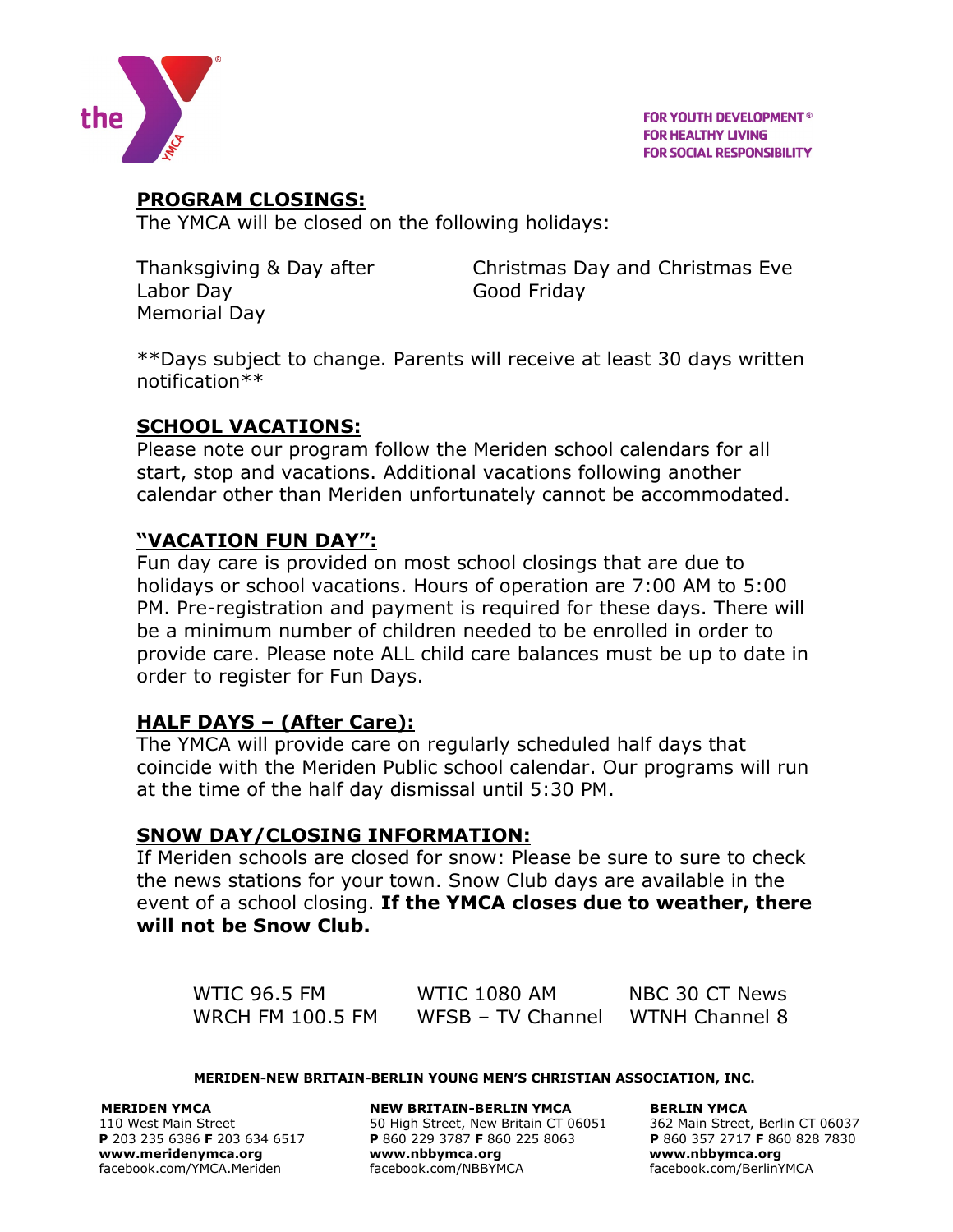

# **SNOW CLUB:**

The YMCA will offer Snow days that can be pre-purchased/preregistered in order for your child to have care on a snow day/school closing. In the event there are no snow days, the payment will be applied to your child care tuition.

# **DELAYED OPENINGS AND EARLY DISMISSALS due to WEATHER:**

If the Meriden schools have a delayed opening the before care program will start at **7:45 AM** until school begins.

If Meriden schools call an early dismissal due to inclement weather, child care will be provided until **4:00 PM**. We want to ensure all of our families and staff get home safely.

Please note the Meriden-New Britain–Berlin YMCA reserves the right to make changes to the above if conditions deem necessary, every effort will be made to notify you of the changes.

# **TRANSPORTATION:**

Parents are responsible for transporting their child to and from the before and after care programs at their designated school.

## **Nathan Hale Students:**

**AM Care:** Parents drop off at Roger Sherman School 64 No. Pearl St. YMCA Van will transport students to Nathan Hale

**PM Care:** YMCA Van will transport students from Nathan Hale at school dismissal to Roger Sherman Parents pick up at Roger Sherman School 64 No. Pearl St

## **Hanover Students:**

**AM Care:** Parents drop off at Benjamin Franklin School 462 West Main St (Back parking lot, go across bridge, back door) YMCA Van will transport students to Hanover

**PM Care:** Parents pick up at Benjamin Franklin School 462 West Main St. (Back parking lot, go across bridge, use back door) YMCA Van will transport Hanover students at school dismissal to Benjamin Franklin

#### **MERIDEN-NEW BRITAIN-BERLIN YOUNG MEN'S CHRISTIAN ASSOCIATION, INC.**

#### **MERIDEN YMCA NEW BRITAIN-BERLIN YMCA BERLIN YMCA**

110 West Main Street 634 6517 50 High Street, New Britain CT 06051 362 Main Street, Berlin CT 06037<br>
110 West Main Street, Berlin CT 06037 5060 925 8063 **P** 860 357 2717 **F** 860 828 7830 **P** 203 235 6386 **F** 203 634 6517 **P** 860 229 3787 **F** 860 225 8063 **P** 860 357 2717 **F** 860 828 7830 **[www.meridenymca.org](http://www.meridenymca.org/) www[.nbbymca.org](http://www.meridenymca.org/) www.nbbymca.org** facebook.com/YMCA.Meriden facebook.com/NBBYMCA facebook.com/BerlinYMCA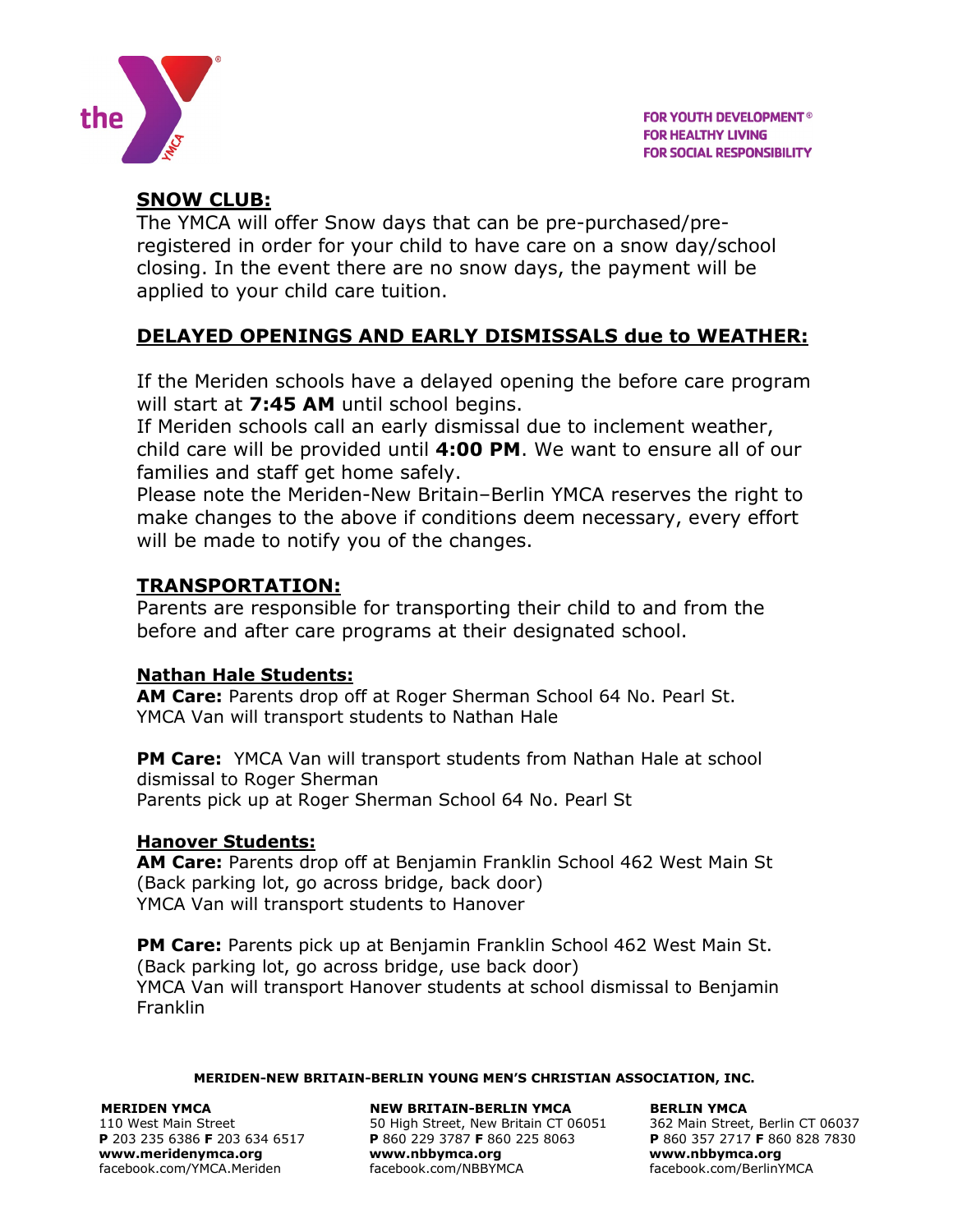

## **Casimir Pulaski Students:**

**AM Care:** Parents drop off at Benjamin Franklin School 462 West Main St (Back parking lot, go across bridge, back door) YMCA Van will transport students to Pulaski

**PM Care:** Parents pick up at Benjamin Franklin School 462 West Main St. (Back parking lot, go across bridge, use back door) YMCA Van will transport Pulaski students at school dismissal to Benjamin Franklin

\*\*Van space is limited and AM/PM care can be "closed" for these sites. A waiting list is available

# **BUS/VAN RULES:**

- 1. Seat belts **MUST** be worn at all times.
- 2. Children **MUST** listen to directions from the driver at all times
- 3. All belongings are to remain inside backpacks
- 4. Back packs are to remain on the floor
- 5. Children are to face forward and **remain seated** at all times
- 6. No food or drink is allowed
- 7. Loud or abusive language is not allowed
- 8. Hands, arms and objects are to remain inside of the vehicle.

#### **The YMCA reserves the right to terminate a child's transportation services at any time if the child is not following the rules and creating an unsafe environment.**

## **CHILD ABUSE AND NEGLECT:**

The YMCA is required by Public Policy of the State of Connecticut to: Protect children whose health and welfare may be adversely affected through injury and neglect; to strengthen the family and to make the home safe for children by enhancing the parental capacity for good child care; to provide a temporary or permanent nurturing and safe environment for children when necessary; and for these purposes to require the reporting of suspected child abuse, investigation of such reports by a social agency, and provision of services, where needed, to such child and family.

Any mandated reporter, as defined in section 17a-101, who in the ordinary course of such person's employment or profession has

#### **MERIDEN-NEW BRITAIN-BERLIN YOUNG MEN'S CHRISTIAN ASSOCIATION, INC.**

**MERIDEN YMCA NEW BRITAIN-BERLIN YMCA BERLIN YMCA**  110 West Main Street 634 6517 50 High Street, New Britain CT 06051 362 Main Street, Berlin CT 06037<br>
110 West Main Street, Berlin CT 06037 5060 1254 1050 1258 9063 P 203 235 2717 F 860 828 7830 **P** 203 235 6386 **F** 203 634 6517 **P** 860 229 3787 **F** 860 225 8063 **P** 860 357 2717 **F** 860 828 7830 **[www.meridenymca.org](http://www.meridenymca.org/) www[.nbbymca.org](http://www.meridenymca.org/) www.nbbymca.org** facebook.com/YMCA.Meriden facebook.com/NBBYMCA facebook.com/BerlinYMCA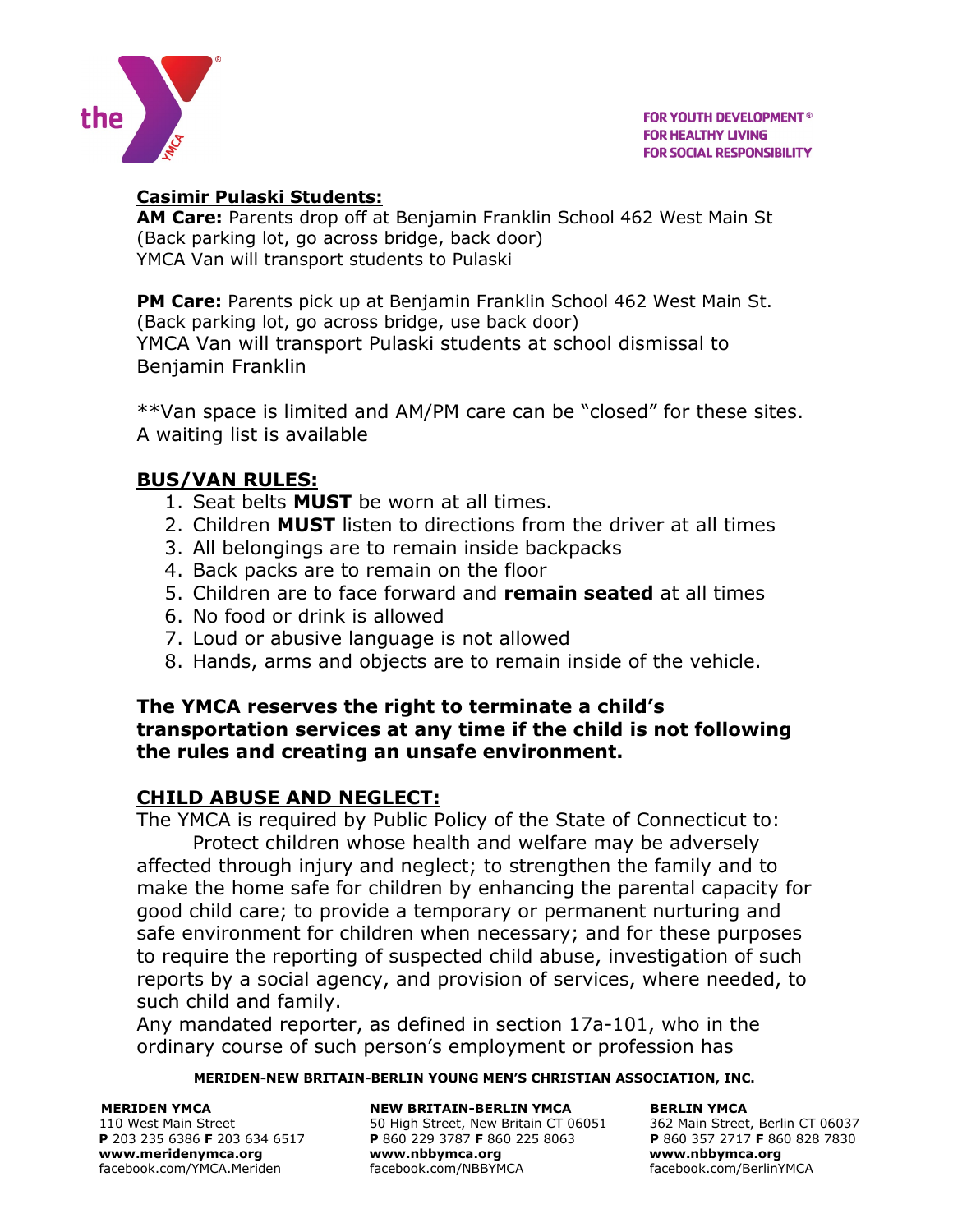

reasonable cause to suspect or believe that any child under the age of 18 years has been abused or neglected, as defined in section variance with the history given of such injury, inflicted upon such child or is placed at imminent risk of serious harm, shall report or cause a report to be made in accordance with the provisions of sections 17a-101b to 17a-101d.

# **Definition of Child Abuse:**

-A child who has had non accidental physical injuries inflicted upon him or her.

-Injuries which are at variance with the history given of them -Is in a condition, which is the result of maltreatment, such as, but not limited to, malnutrition, sexual exploitation, and deprivation of necessities, emotional maltreatment or cruel punishment

## **Child Abuse includes:**

-any non accidental physical or mental injury (ie: shaking, beating, burning)

-any form of sexual abuse (sexual exploitation)

-neglect of a child (ie: failure to provide food, clothing, shelter, education, mental care, appropriate supervision)

-Emotional abuse (ie: excessive belittling, berating or teasing which impairs the childs psychological growth)

# **Definition of Child Neglect:**

A child who has been abandoned or denied proper care and attention physically, educationally, emotionally or morally. A child who has been allowed to live under circumstances, conditions or associations injurious to his/her well being (CT Status 46b-120)

## **Staff Responsibilities**:

As child care providers we are mandated by law to report **any suspicion** that a child is being abused, neglected or at risk.

The procedures followed are:

- 1. An oral report is filed to the Department of Children and Families within 12 hours. 1-800-842-2288
- 2. A written report then follows within 48 hours.

#### **MERIDEN-NEW BRITAIN-BERLIN YOUNG MEN'S CHRISTIAN ASSOCIATION, INC.**

**MERIDEN YMCA NEW BRITAIN-BERLIN YMCA BERLIN YMCA** 

110 West Main Street 634 6517 50 High Street, New Britain CT 06051 362 Main Street, Berlin CT 06037<br>
110 West Main Street, Berlin CT 06037 5060 1254 1050 1258 9063 P 203 235 2717 F 860 828 7830 **P** 203 235 6386 **F** 203 634 6517 **P** 860 229 3787 **F** 860 225 8063 **P** 860 357 2717 **F** 860 828 7830 **[www.meridenymca.org](http://www.meridenymca.org/) www[.nbbymca.org](http://www.meridenymca.org/) www.nbbymca.org** facebook.com/YMCA.Meriden facebook.com/NBBYMCA facebook.com/BerlinYMCA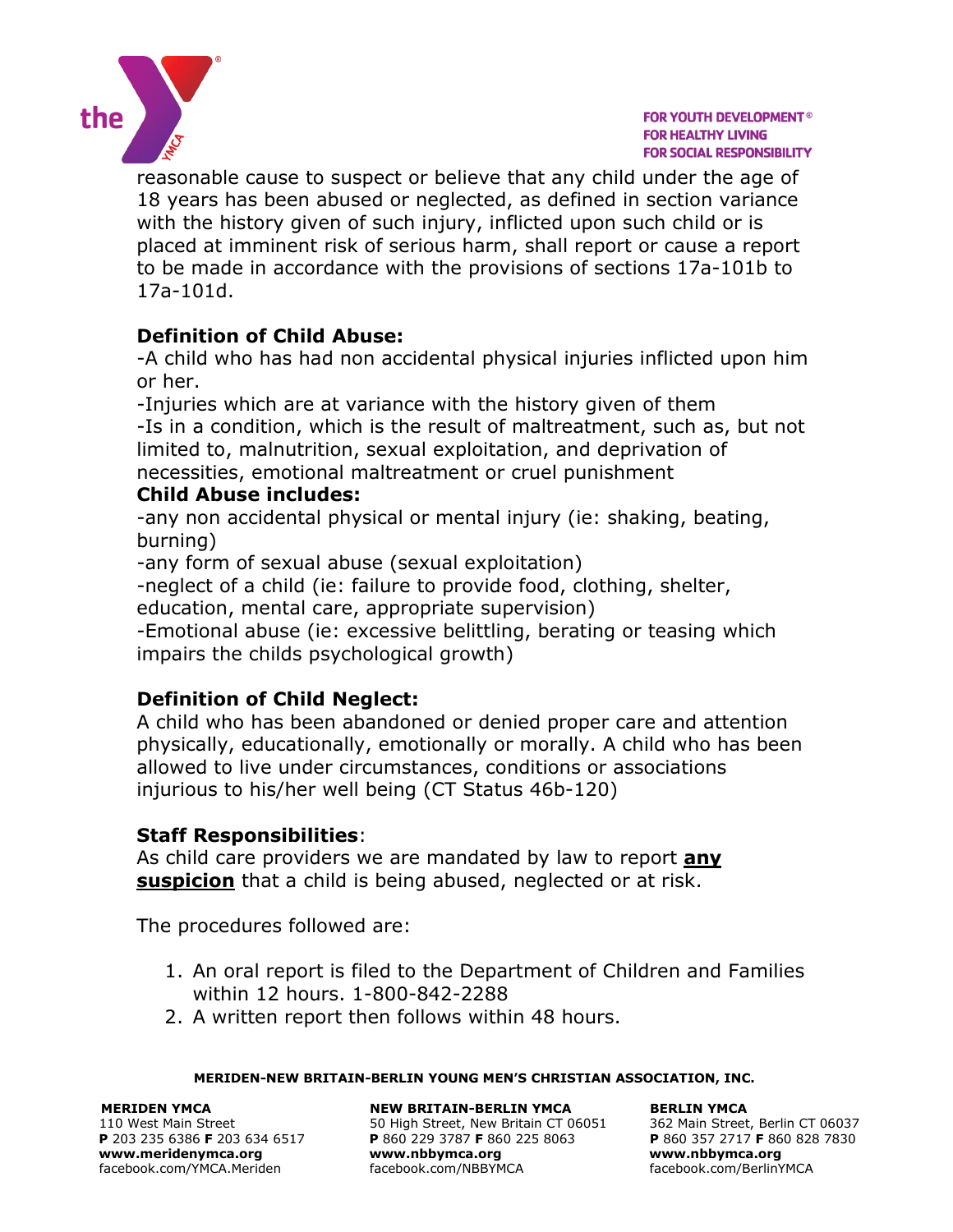

Upon receipt of such a report, DCF will then begin an investigation. If the investigation produces evidence of child neglect or abuse, DCF will then take measures necessary to protect the child and any other children being affected. In the event of serious danger or injury to the child, a child may be removed by DCF without consent of a parent.

# **ILLNESS:**

Due to the close contact that children naturally have with one another, a sick child can easily infect others. To keep the children as healthy as possible, the YMCA follows state of Connecticut health guidelines. Please refer to these guidelines when your child becomes ill.

- $\checkmark$  FEVER: a child may return to the program when his or her temperature has been normal for 24 hours without medication. A fever is a temperature of 100.5 by mouth or 99.5 taken under the arm.
- **NASAL DISCHARGE:** if a child has yellow/green in color nasal discharge (even if no fever present) they should see a doctor and may return to the program with doctor's clearance.
- $\checkmark$  **CONJUNCTIVITIIS:** the child may return to the program after 24 hours of antibiotic treatment
- $\checkmark$  **VOMITING:** child may return to the program 24 hours after the last episode without medication
- $\checkmark$  **DIARRHEA:** the child may return to the program 24 hours after the last episode without medication
- $\checkmark$  **SCABIES:** the child may return with written permission from the doctor
- $\checkmark$  **HEAD LICE:** the child may return after treatment and no visible signs of nits are present
- **IMPETIGO, COLDSORES, RASHES, ETC:** the child may return with written permission from the doctor
- $\checkmark$  **CHICKEN POX:** the child may return to the program 7-14 days after their initial outbreak, all pox must be dried

**If your child is too sick to go outside to participate in regular programming, please do not send them to the program. We are unable to provide the extra staffing to accommodate these requests. Please remember that your child MUST be 24 hours free of illness before he/she will be permitted back to the program.**

**MERIDEN-NEW BRITAIN-BERLIN YOUNG MEN'S CHRISTIAN ASSOCIATION, INC.**

facebook.com/YMCA.Meriden

#### **MERIDEN YMCA NEW BRITAIN-BERLIN YMCA BERLIN YMCA**

110 West Main Street 634 6517 50 High Street, New Britain CT 06051 362 Main Street, Berlin CT 06037<br>
110 West Main Street, Berlin CT 06037 5060 925 8063 **P** 860 357 2717 **F** 860 828 7830 **P** 860 229 3787 **F** 860 225 8063 **P** 860 357 2717 **F** 86<br>www.nbbymca.org www.nbbymca.org **[www.meridenymca.org](http://www.meridenymca.org/) www[.nbbymca.org](http://www.meridenymca.org/) www.nbbymca.org**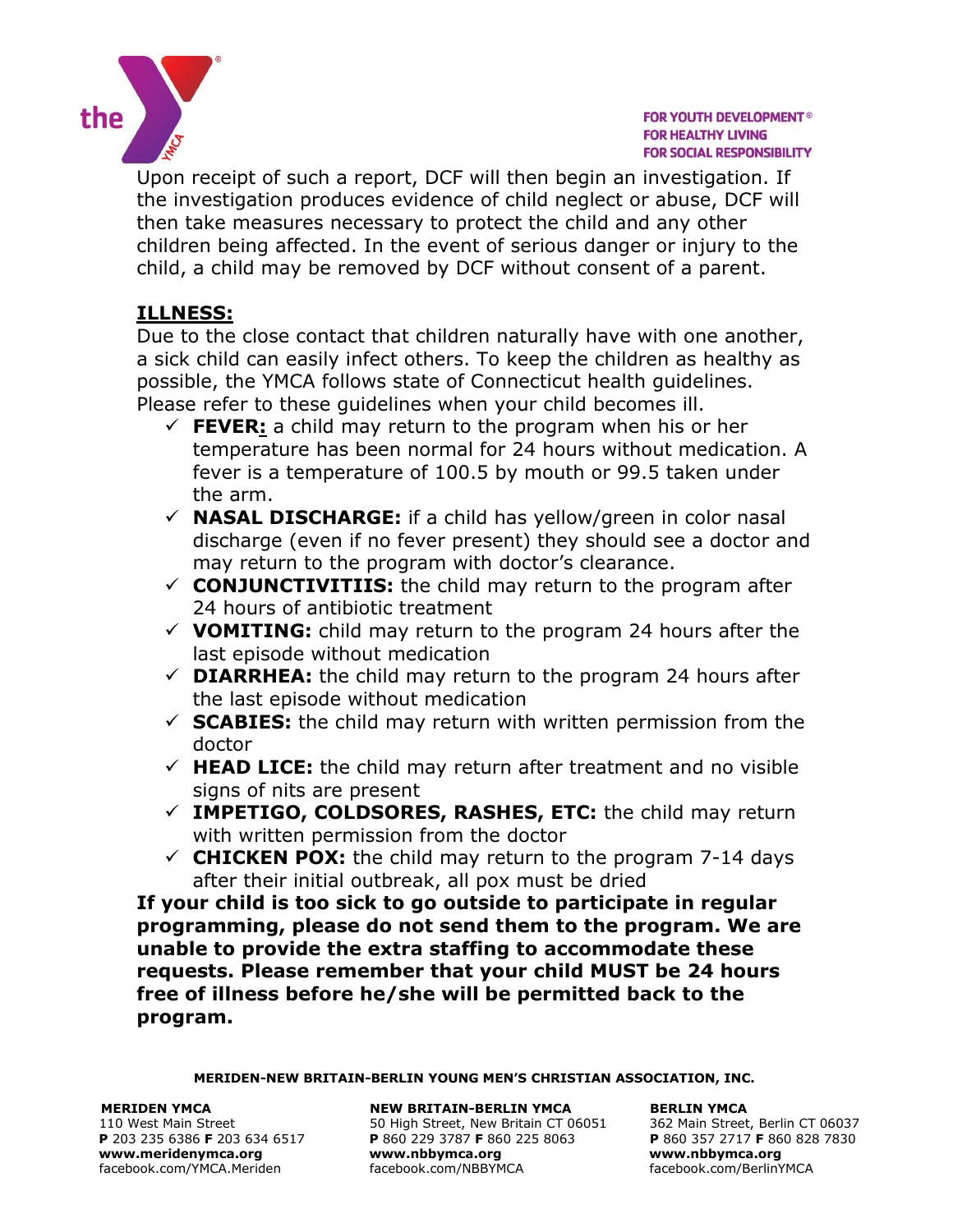

**The YMCA reserves the right to deny care to visibly ill children or children that have not been out for the required amount of time. Also, in the event that your child becomes ill in any of our programs, parents will be contacted and must make arrangements to have that child picked up within 1 hour from the time of contact.** 

# **COVID-19:**

- The YMCA before &/or after school program will be expected to follow all COVID-19 protocols that are in place by the school district.
- In the event that a student participating in the Y before &/or after school program is affected by COVID-19, the following policy in in place:

*Should a classroom/school/bus/program be advised that they need to close and/or quarantine, the YMCA will system credit one week of tuition on the participating child's account. No refunds will be given.*

## **What guidelines is YMCA Before and After School Care programs following to plan for this school year?**

The Meriden-New Britain-Berlin YMCA Before and After School programs are following all of the guidelines and requirements from federal, state, and local governments and school boards as well as the YMCA including: the Center for Disease Control (CDC), Connecticut Office of Early Childhood (OEC), State of Connecticut Department of Public Health, and YUSA.

## **How will Before and After School Care be set up to follow the new COVID-19 safety guidelines?**

- All groups will follow a revised daily schedule, allowing activities to be done indoors and outdoors.
- CDC guidelines ensuring student and staff groups are as static as possible
- This program meets the current CDC guidelines of protecting children and staff
- This plan is subject to change based on any new or additional guidelines from CDC or OEC.

#### **MERIDEN-NEW BRITAIN-BERLIN YOUNG MEN'S CHRISTIAN ASSOCIATION, INC.**

#### **MERIDEN YMCA NEW BRITAIN-BERLIN YMCA BERLIN YMCA**

110 West Main Street 634 6517 50 High Street, New Britain CT 06051 362 Main Street, Berlin CT 06037<br>
110 West Main Street, Berlin CT 06037 5060 1254 1050 1258 9063 P 203 235 2717 F 860 828 7830 **P** 203 235 6386 **F** 203 634 6517 **P** 860 229 3787 **F** 860 225 8063 **P** 860 357 2717 **F** 860 828 7830 **[www.meridenymca.org](http://www.meridenymca.org/) www[.nbbymca.org](http://www.meridenymca.org/) www.nbbymca.org** facebook.com/YMCA.Meriden facebook.com/NBBYMCA facebook.com/BerlinYMCA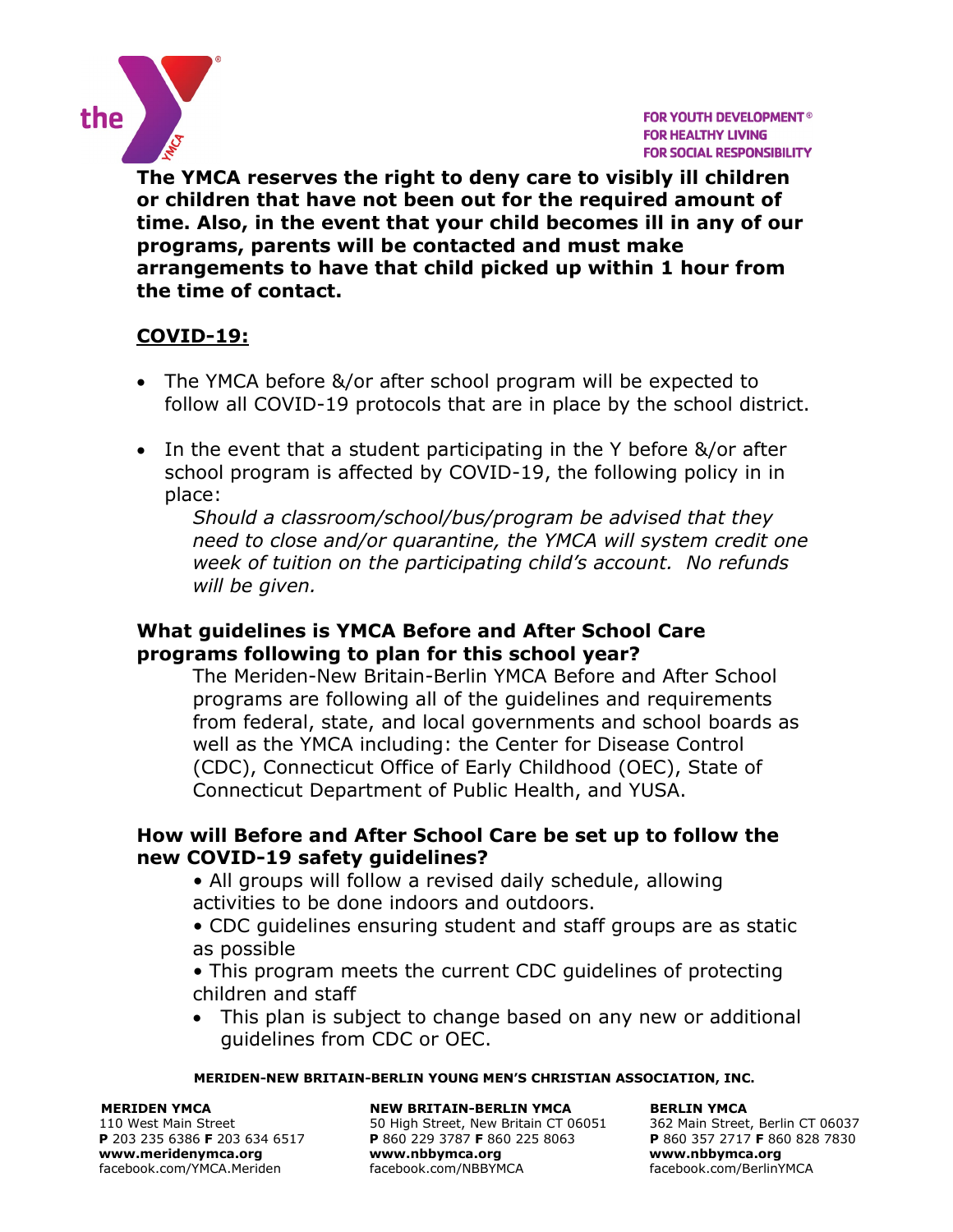

# **What is required of the staff to keep the students safe?**

• Staff will be instructed and trained on the current and proper cleaning and sanitizing method meeting the current CDC guidelines of intensifying cleaning, disinfection and ventilation.

• Staff will have access to and wear the necessary PPE throughout the AM and PM, as well as wash hands, covering coughs and sneezes, etc. meeting the current CDC guidelines of promoting healthy hygiene practices.

• Staff will interact with assigned group meeting the current CDC guidelines of ensuring that student and staff groups are as static as possible by having the same staff work with the same group of children all day.

## **What is expected of students?**

• Students will be instructed on the current and proper sanitizing, movement and social distancing methods. Meeting the current CDC guidelines of intensifying cleaning, disinfection and ventilation o Meeting the current CDC guidelines of promoting healthy hygiene practices

• Students will be instructed and directed on expected program behavior. Students will be assigned groups/area and will remain there each day.

• Meeting the current CDC guidelines of protecting children and staff.

## **What are the cleaning and sanitizing procedures?**

• Meeting the current CDC guidelines of promoting healthy hygiene practices and intensifying cleaning, disinfection and ventilation

• Cleaning equipment will be located throughout the program

- Hand sanitizer will be at each program site, in each group
- Equipment will be cleaned before, during and after use
- Custodial staff will also be made aware of group bathroom usage for additional cleaning/sanitizing

#### **MERIDEN-NEW BRITAIN-BERLIN YOUNG MEN'S CHRISTIAN ASSOCIATION, INC.**

**[www.meridenymca.org](http://www.meridenymca.org/) www[.nbbymca.org](http://www.meridenymca.org/) www.nbbymca.org**

#### **MERIDEN YMCA NEW BRITAIN-BERLIN YMCA BERLIN YMCA**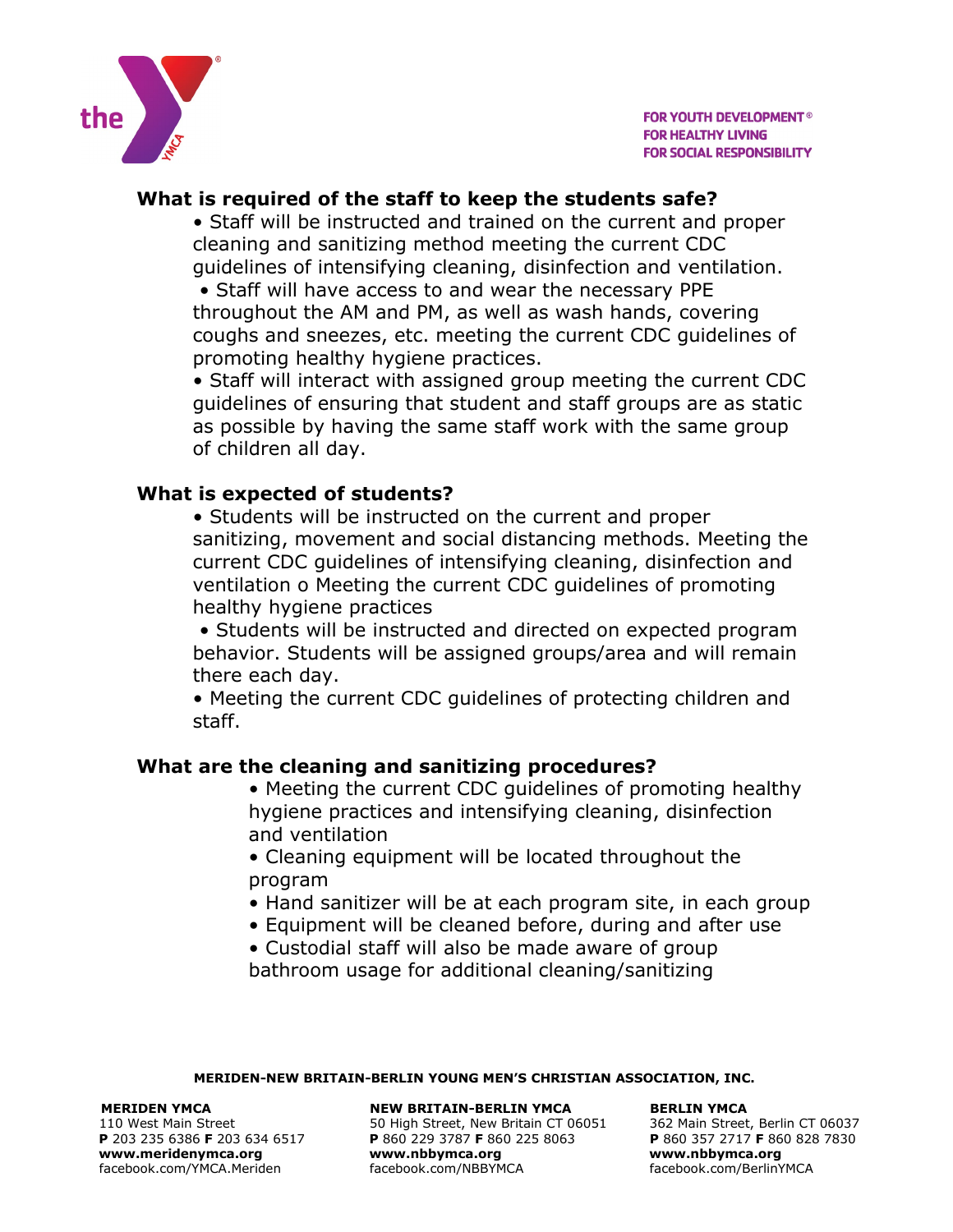

## **What happens if someone gets sick?**

• Programs will have at minimum one staff member present at all times who is first aid/cpr trained as well as properly trained in administration of medication

- All program groups will be equipped with First Aid Kits
- Nurse will utilize tele-health and facetime procedures and will visit the sites.

• Children will be isolated to an isolation area within the center with a staff member, should the child begin to develop signs and symptoms of illness and parents will be expected to pick up their child within one hour.

• Childhood illnesses will still occur. **Children and staff who develop a fever will not be permitted to return to before and after care until they are fever free for 24 hours without the use of acetaminophen (Tylenol, Motrin, Advil, fever reducers).** 

• **Should a child or staff member develop signs and symptoms related to COVID-19 and a fever will not be permitted to return to before and after care until fever free for 24 hours without the use of acetaminophen. We will adhere to strict illness policies for the safety of all children and staff at the Y and consult with local and state health departments when necessary and as questions arise.**

## **FIRST AID and EMERGENCY CARE:**

There will be at all times at least one staff member trained and certified in CPR and First Aid. In the event of small injuries, we will cleanse with soap and water, bandage the wound and apply ice when needed. If a child needs emergency treatment, YMCA staff will call 911, then contact parents and have your child transported to the hospital of choice (if possible) or nearest hospital. A staff member will accompany your child and stay with them until a parent or guardian arrives.

#### **MERIDEN-NEW BRITAIN-BERLIN YOUNG MEN'S CHRISTIAN ASSOCIATION, INC.**

**[www.meridenymca.org](http://www.meridenymca.org/) www[.nbbymca.org](http://www.meridenymca.org/) www.nbbymca.org**

**MERIDEN YMCA NEW BRITAIN-BERLIN YMCA BERLIN YMCA**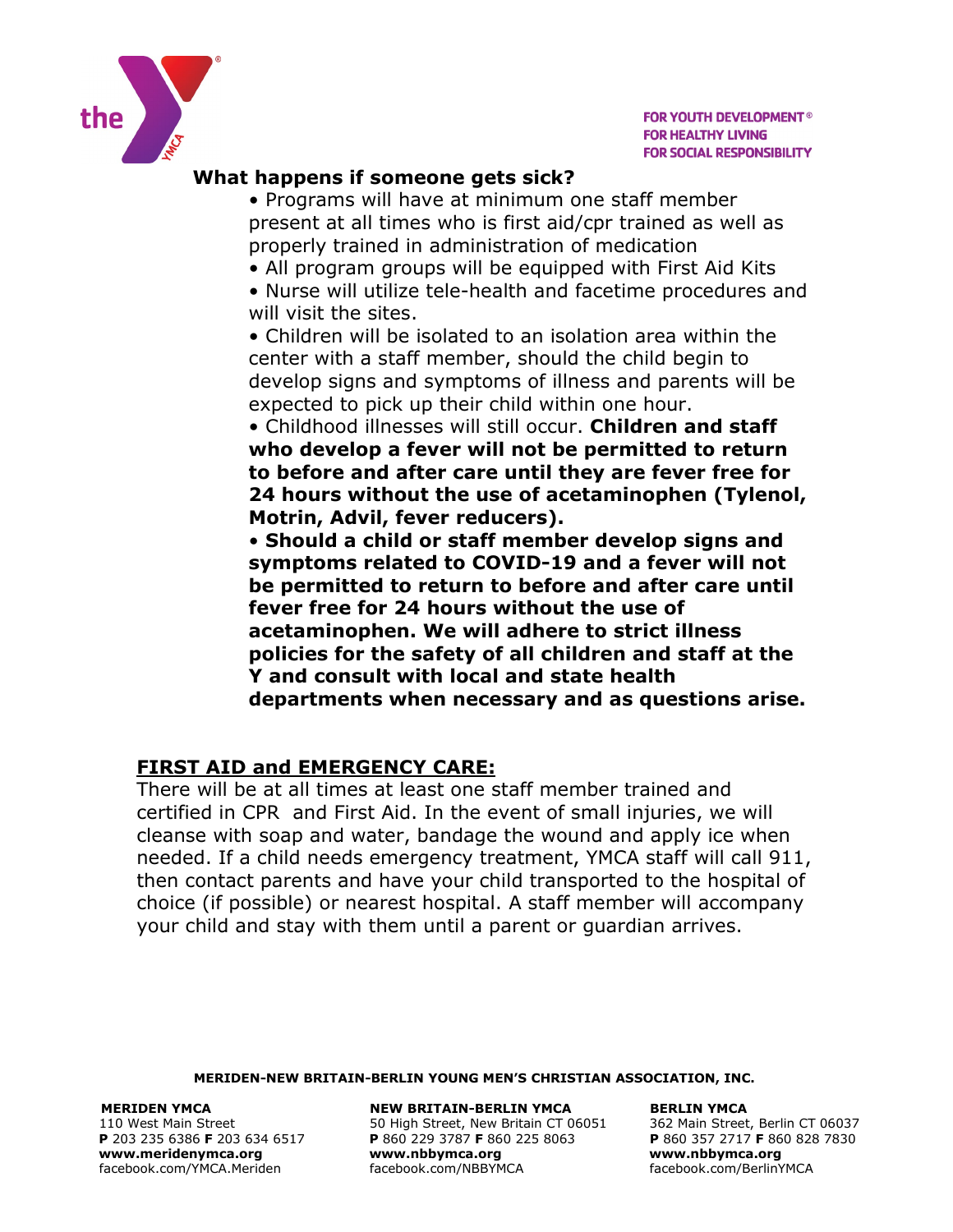

## **ADMINISTRATION OF MEDICATIONS:**

The Meriden-New Britain-Berlin YMCA childcare programs are not required to administer medications to children. Since most medication prescriptions can now be given at home, the center prefers not to give medication. When other arrangements cannot be made, and in the opinion of the physician and or dentist is in the best interest of the child to receive a medication (over the counter) while in the program. Program staff and administration will follow all State and Federal regulations as outlined in section 19a-79-9a of the State of Connecticut Child Day Care Center Regulations. The type of medications which can be administered by staff and personnel will be limited to oral, topical, inhalant and injectable (the injectable must be a regulated system EPIPEN). Prescriptions and over the counter medications to be administered at in the program MUST be accompanied by a fully completed " Authorization for the Administration of Medication" forms, approved by the State of Connecticut, which is to be signed by a physician and or dentist as well as the child's legal guardian. On the authorization form, the physician and or dentist must note the reason for the medication and any side effects that may occur. We must have certified staff on site that is specifically trained to administer medications. All Medication must be stored in the pharmacy prepared containers, labeled with the child's name, name of medication, strength, dosage, method of administration, and frequency of dosage, name of physician and date of original prescription. Children may not medicate themselves. All medication will be administered in accordance with the written directions of the physician and or dentist. Individual written medication administration records for each child will be maintained according to the State of Connecticut Daycare Licensing regulations for Child Day Care Centers/Programs. Personnel will keep all medications in a locked container in a cabinet or refrigerator if necessary. All unused medications will be returned to the parent or destroyed if it is not picked up within one week following the termination of the written doctors order, or expiration of the medication, whichever comes first. Medication administration errors, such as missed dosages, will be reported to the parent. All staff has First Aid, CPR and Medication Training Certificates. NON PRESCRIPTION TOPICAL MEDICATIONS that are free of antibiotic or steroid components, medicated powders, insect repellents, and sunscreen protectants that are free of amino benzoic acid-PABA or its derivatives.

#### **MERIDEN-NEW BRITAIN-BERLIN YOUNG MEN'S CHRISTIAN ASSOCIATION, INC.**

facebook.com/YMCA.Meriden

#### **MERIDEN YMCA NEW BRITAIN-BERLIN YMCA BERLIN YMCA**

110 West Main Street 60037<br>
110 West Main Street, Berlin CT 06037<br>
1203 235 6386 F 203 634 6517 P 860 229 3787 F 860 225 8063<br>
1206 P 860 357 2717 F 860 828 7830 **P** 860 229 3787 **F** 860 225 8063 **P** 860 357 2717 **F** 86<br>www.nbbymca.org www.nbbymca.org **[www.meridenymca.org](http://www.meridenymca.org/) www[.nbbymca.org](http://www.meridenymca.org/) www.nbbymca.org**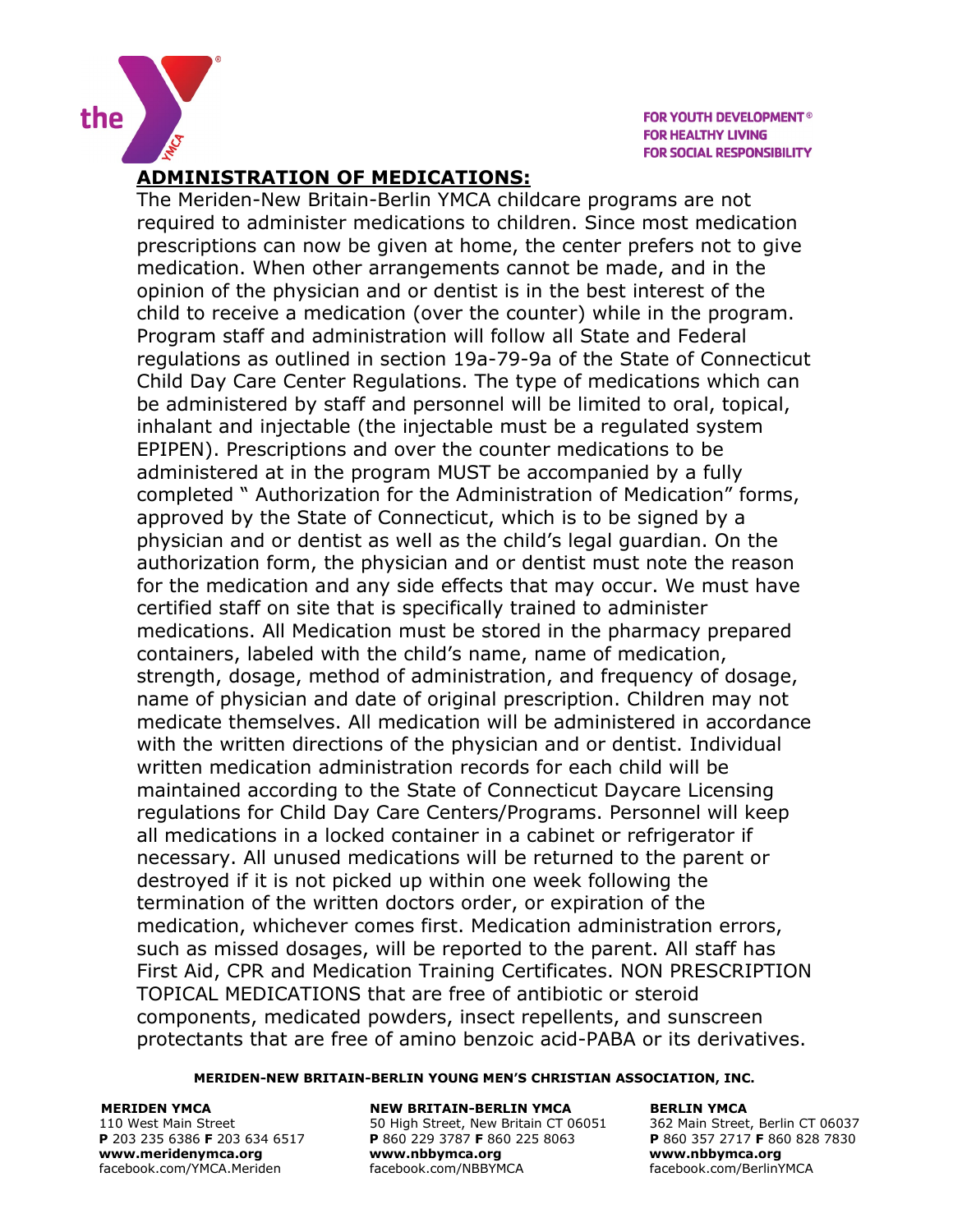

# **SPECIAL NEEDS:**

If your child receives special services or additional accommodations while in school and may also need while participating in the before/after school program, please contact the Program Director so that we may discuss a plan to best serve your child's needs.

## **Our program operates with a ratio of 1 staff member for every 10 children.**

Our goal is to meet the individual needs of each child within the structure of our program while maintaining a safe and healthy environment for all children and staff. However, we ask that parents are up front with any special behavioral, medical or educational needs of their child. The YMCA has an obligation to ensure the physical and emotional safety of each of the children entrusted to our care. It is essential that all information about the child's needs be available to staff from the beginning of the registration process, so that we can see if our program is the best fit for your child to be successful.

**Children who pose an actual direct risk of harm to others or who cannot be accommodated safely will not be admitted or able to continue in the program.** Minimal monitoring and extra supervision are reasonable as long as it is not fundamentally different from the responsibilities that all child care staff have for safety and well-being of their program participants (Staff to child ratio of 1:10)

The YMCA is **unable** to provide one-to-one care for any child except on an intermittent basis, such as injuries, immediate disciplinary issues and certain personal care needs customarily provided to other children.

#### **MERIDEN-NEW BRITAIN-BERLIN YOUNG MEN'S CHRISTIAN ASSOCIATION, INC.**

**MERIDEN YMCA NEW BRITAIN-BERLIN YMCA BERLIN YMCA**  110 West Main Street 634 6517 50 High Street, New Britain CT 06051 362 Main Street, Berlin CT 06037<br>
110 West Main Street, Berlin CT 06037 5060 1254 1050 1258 9063 P 203 235 2717 F 860 828 7830 **P** 203 235 6386 **F** 203 634 6517 **P** 860 229 3787 **F** 860 225 8063 **P** 860 357 2717 **F** 860 828 7830 **[www.meridenymca.org](http://www.meridenymca.org/) www[.nbbymca.org](http://www.meridenymca.org/) www.nbbymca.org** facebook.com/YMCA.Meriden facebook.com/NBBYMCA facebook.com/BerlinYMCA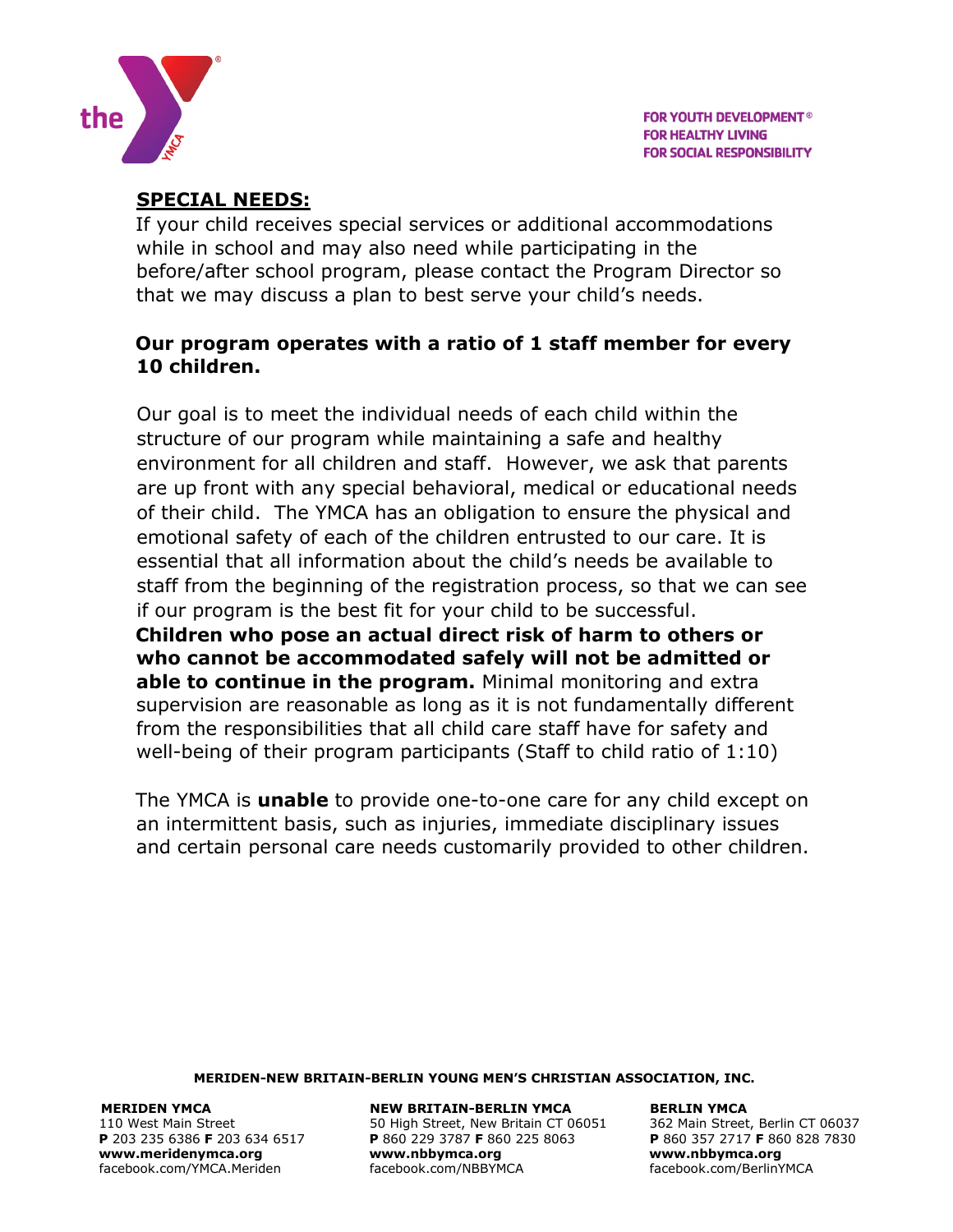

# **DISCIPLINE/BEHAVIOR MANAGEMENT POLICY:**

From time to time it may be necessary to discipline a child who continually exhibits a lack of respect or concern for the safety and well-being of his/hers peers and or staff. Discipline will addressed while the child is in the program unless it is a serious matter. Discipline may come in the form of **positive guidance (**staff encourages a **"talking out process",** where the goal is to acknowledge feelings and find solutions using the child's ideas whenever possible**)**, **redirection** (child may be asked to make another activity choice), **setting clear limits** that encourage the child to develop self-control (model positive behavior, positive reinforcement, the use of peer support and clearly defined rules. There will be **continuous supervision by staff** during any disciplinary action. We prohibit abusive, neglectful, corporal, humiliating or frightening punishment. Prohibit physical restraint unless such restraint is necessary to protect the health and safety of the child or other people.

If a child is exhibiting unacceptable behaviors on a consistent basis and the methods we are using are not working, the director, head teacher, or supervisors will discuss what options we might try to change or correct these behaviors.

**Disciplining in our program is only done by staff or a child's own parent/guardian. Any disciplining done by a parent to another child (i.e, another child other than their own) will be grounds for immediate termination of child care services for the child of the parent who disciplined another child.**

#### **MERIDEN-NEW BRITAIN-BERLIN YOUNG MEN'S CHRISTIAN ASSOCIATION, INC.**

**[www.meridenymca.org](http://www.meridenymca.org/) www[.nbbymca.org](http://www.meridenymca.org/) www.nbbymca.org**

**MERIDEN YMCA NEW BRITAIN-BERLIN YMCA BERLIN YMCA**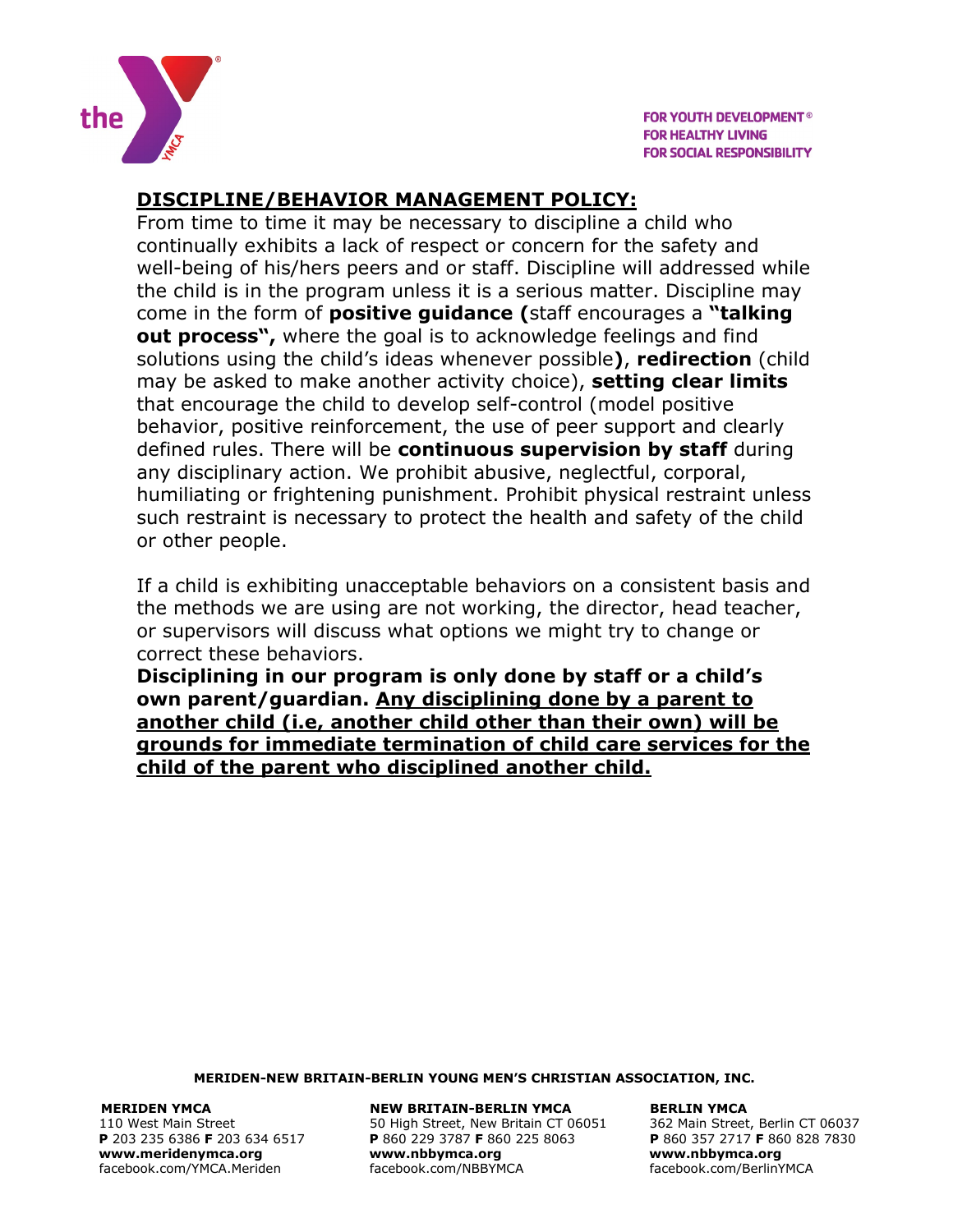

## **DISCHARGE POLICY:**

the

Meriden-New Britain-Berlin YMCA reserves the right to cancel the enrollment of a child with or without notice for the following reasons:

- 1. Non payment or excessive late payments of fees
- 2. Not observing the policies of the before and after care program as outlined in this handbook
- 3. Disruptive behavior or damage to YMCA property
- 4. Physical, emotional, and/or verbal abuse of the staff by a parent or a child
- 5. This policy is not limited to the above reasons. If the before and after care program cannot meet the needs of the parent or child, the YMCA reserves the right to terminate a child(ren) from the program.
- 6. Consistent, disruptive or inappropriate behaviors which put children in harm's way are not tolerated. Two (2) written behavior reports and or verbal conversations regarding these behaviors the YMCA reserves the right to terminate the child from the program.

## **SUSPENSION:**

- A child may be suspended from the program **for a period of up to 5 days**. This action may be taken after the child has repeatedly ignored limitations, a discussion with the parent is had, and/or at the discretion of the Program Director.
- The length of the suspension will be at the discretion of the Program **Director**

## **Dismissal from Program:**

A child will be dismissed from the program when:

- All disciplinary actions, suspensions, and parent conferences have been held and uncontrollable, disrespectful behavior continues to occur.
- The child is a danger to him/herself, to the other children in the program, or to the staff.
- If the child is not fully and independently potty trained.

When possible the Program Director will give 1 week notice if a child is asked to withdraw from our program, in order to allow the parent

#### **MERIDEN-NEW BRITAIN-BERLIN YOUNG MEN'S CHRISTIAN ASSOCIATION, INC.**

**[www.meridenymca.org](http://www.meridenymca.org/) www[.nbbymca.org](http://www.meridenymca.org/) www.nbbymca.org** facebook.com/YMCA.Meriden facebook.com/NBBYMCA facebook.com/BerlinYMCA

**MERIDEN YMCA NEW BRITAIN-BERLIN YMCA BERLIN YMCA**  110 West Main Street 634 6517 50 High Street, New Britain CT 06051 362 Main Street, Berlin CT 06037<br>
110 West Main Street, Berlin CT 06037 5060 1254 1050 1258 9063 P 203 235 2717 F 860 828 7830 **P** 203 235 6386 **F** 203 634 6517 **P** 860 229 3787 **F** 860 225 8063 **P** 860 357 2717 **F** 860 828 7830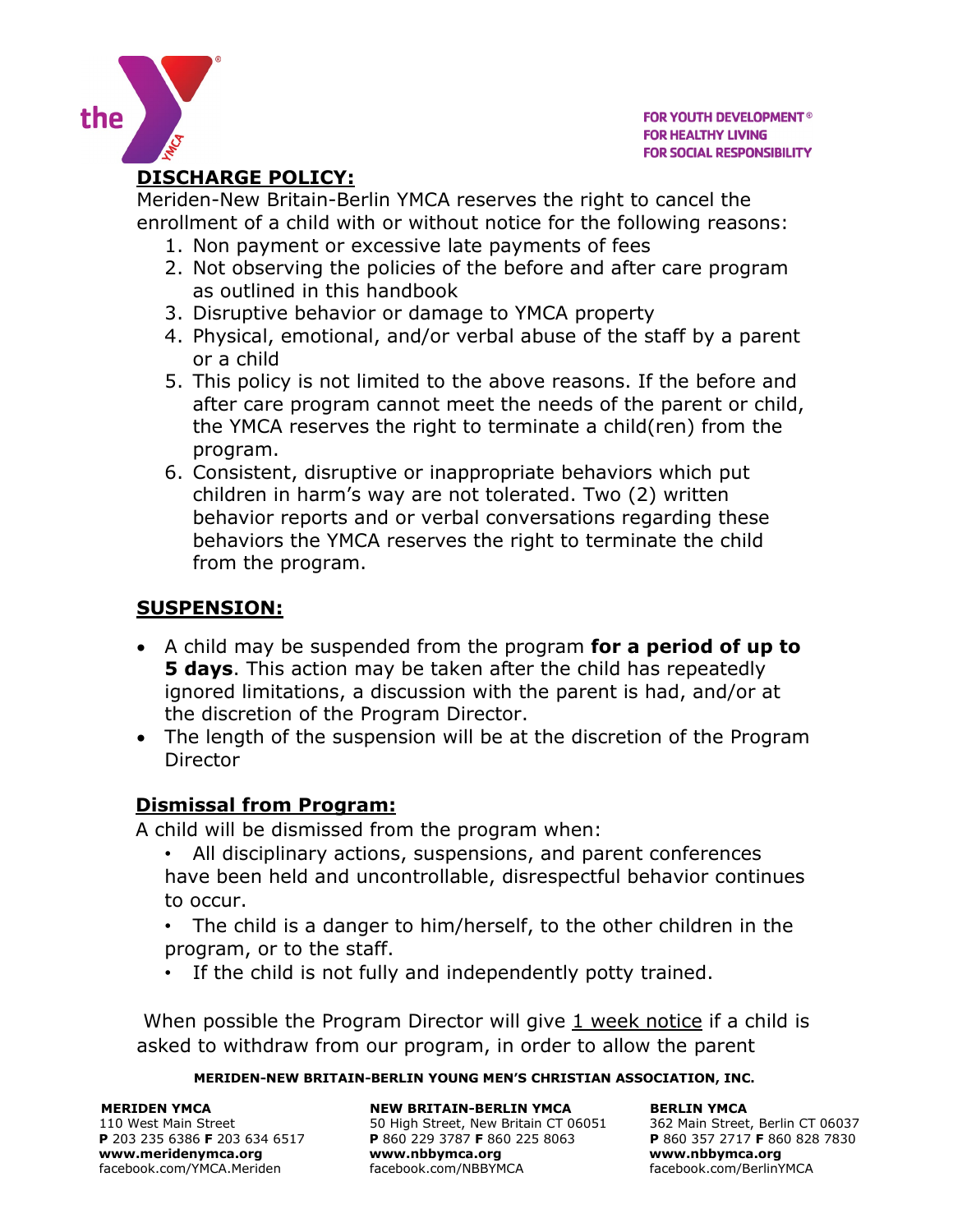

ample time to find alternative childcare. **The YMCA reserves the right to dismiss a child immediately if deemed necessary due to safety concerns for the child, staff or other participants in the program.** 

# **BULLYING STATEMENT**:

With the influence of state guidelines, local school systems and community consultants, the Meriden-New Britain-Berlin YMCA defines bullying as follows:

*Bullying is any obvious and premeditated act by a child or group of children directed towards another child with the intent to ridicule, humiliate or intimidate the other child while in a YMCA program or event. These acts are targeted towards the same child over a continuous period of time.*

**Bullying behavior by any child at a YMCA program is strictly prohibited.** This conduct may result in disciplinary action, including suspension and/or permanent dismissal from our YMCA program or programs.

Children and parents may report suspected acts of bullying to the YMCA Head Teacher at the before/after school program and/or YMCA Program Director. Any report of suspected bullying behavior will be promptly reviewed.

## **COMPLAINT PROCEDURE:**

- From time to time, we know problems or concerns may arise. Please discuss these concerns with the site Head teacher, teacher involved, or the Program coordinator
- If the matter is not resolved, please contact the Program Director (860) 357-2717.

# **CONDUCT POLICY AMENDMENT:**

As per Department of Public Health Regulations for Child Day Care Centers and YMCA policy: Staff shall not use abusive, neglectful, corporal, humiliating, or frightening punishment under any

#### **MERIDEN-NEW BRITAIN-BERLIN YOUNG MEN'S CHRISTIAN ASSOCIATION, INC.**

**MERIDEN YMCA NEW BRITAIN-BERLIN YMCA BERLIN YMCA BERLIN YMCA BERLIN YMCA BERLIN YMCA BERLIN YMCA BERLIN YMCA BERLIN YMCA BERLIN YMCA BERLIN YMCA BERLIN YMCA BERLIN YMCA BERLIN YMCA BERLIN INCH** 110 West Main Street 634 6517 50 High Street, New Britain CT 06051 362 Main Street, Berlin CT 06037<br>
10 West Main Street, Berlin CT 06037 5707 F 860 229 3787 F 860 225 8063 P 860 357 2717 F 860 828 7830 **P** 203 235 6386 **F** 203 634 6517 **P** 860 229 3787 **F** 860 225 8063 **P** 860 357 2717 **F** 860 828 7830 **[www.meridenymca.org](http://www.meridenymca.org/) www[.nbbymca.org](http://www.meridenymca.org/) www.nbbymca.org** facebook.com/YMCA.Meriden facebook.com/NBBYMCA facebook.com/BerlinYMCA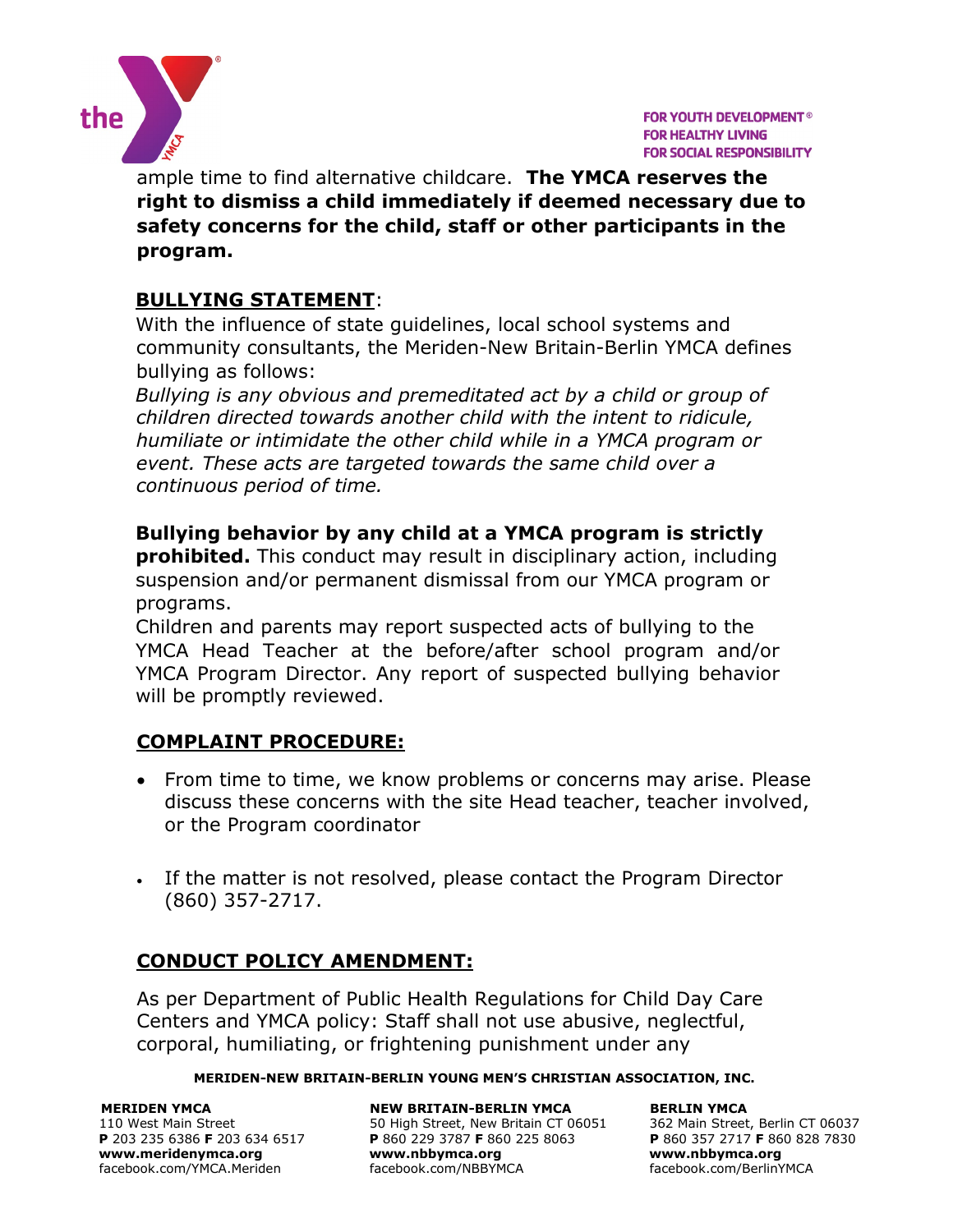

circumstances. No child shall be physically restrained, unless it is necessary to protect the safety and health of the child or others.

# **MUTUAL RESPECT POLICY:**

The Meriden-New Britain-Berlin YMCA strives to treat all children, members and staff with mutual respect. It is therefore important that all members and guests behave in a manner that is consistent with a family environment as well as the YMCA's core values of *caring, honesty, respect and responsibility*. Inappropriate behavior, such as intimidation, harassment and use of foul language will not be tolerated. These types of behavior are unacceptable and can lead to removal from our programs. **The YMCA reserves the right to immediately terminate services for failure to adhere to the mutual respect policy.**

# **PARENT INVOLVEMENT:**

- 1. You are welcome and encouraged to visit our programs with approval from the Head teacher.
- 2. Periodic parent meetings may be scheduled throughout the year to foster communication between parent and staff
- 3. Donations of crafts, materials, toys, games and furniture are welcome.
- 4. Suggestions are always welcome and appreciated.
- 5. If you have any questions or concerns please contact the Program Director at (860)357-2717.

# **HEALTHY FOOD GUIDELINES:**

The YMCA will provide a nutritious snack for the children in the after care program. Snack is provided in accordance with the Child and Adult Care Food Program (CACFP) guidelines. It is the responsibility of the parent to notify the staff of any dietary restrictions or food allergies. There are required documents that will need to be completed by the parent so we may make the necessary food substitutions.

# **CLOTHING:**

Please make sure to dress your child appropriately during the winter months so they may participate in outdoor play (weather and temperature permitting). No flip flops or open toed shoes.

#### **MERIDEN-NEW BRITAIN-BERLIN YOUNG MEN'S CHRISTIAN ASSOCIATION, INC.**

**[www.meridenymca.org](http://www.meridenymca.org/) www[.nbbymca.org](http://www.meridenymca.org/) www.nbbymca.org**

**MERIDEN YMCA NEW BRITAIN-BERLIN YMCA BERLIN YMCA**  110 West Main Street 634 6517 50 High Street, New Britain CT 06051 362 Main Street, Berlin CT 06037<br>
110 West Main Street, Berlin CT 06037 5060 925 8063 **P** 860 357 2717 **F** 860 828 7830 **P** 860 229 3787 **F** 860 225 8063 **P** 860 357 2717 **F** 86<br>www.nbbymca.org www.nbbymca.org facebook.com/YMCA.Meriden facebook.com/NBBYMCA facebook.com/BerlinYMCA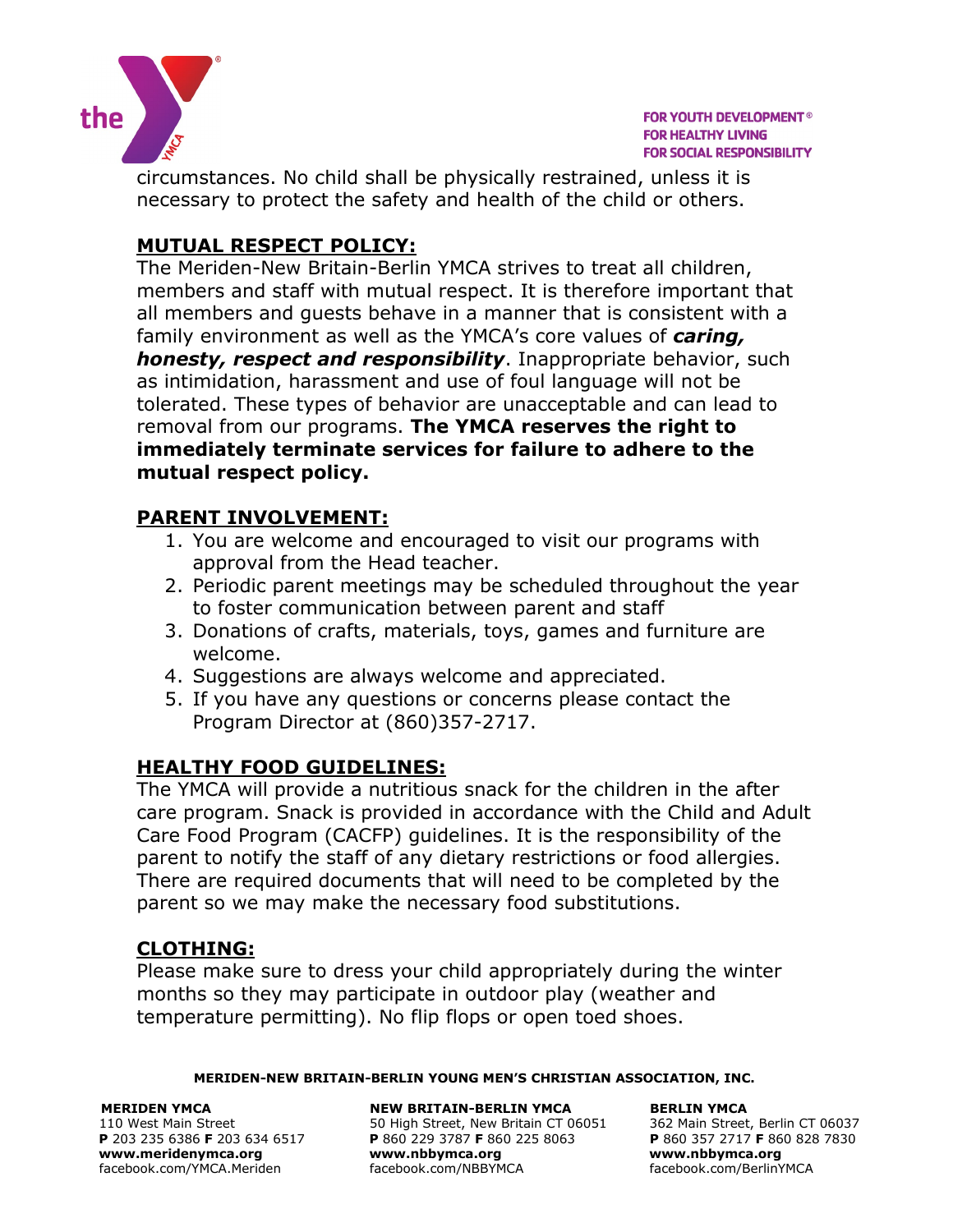

## **PROGRAM DAILY SCHEDULE:**

## **Basic Schedule for AM**

6:45 Doors Open, hand sanitizing at arrival 7:00-8:30 Free play and Arts and organized in designated group space 8:30-8:40 Clean-up 8:40-8:50 Get coats, books and go to classroom \*\* All AM students must be here by 8:15 am \*\*\*YK children are welcomed to eat their breakfast any time from

## **Basic Schedule for PM**

3:20-3:45 Arrival, temperature check, hand sanitizing, free choice 3:45-4:00 Clean-up and Circle Time within group 4:00-4:20 Homework and Snack 4:20-4:30 Clean-up and circle choice time within group 4:30-5:00 -Choice time (children pick their option) 5:00-5:30 Clean-up and prepare to leave (open room) 5:30 Parents must pick up children

# **HELPFUL HINTS:**

Please do not allow your child to bring expensive items such as electronics or toys to our programs, for there is always the risk that something can get broken or lost.

## **Cell phones and electronics are prohibited in all YMCA child care programs.**

The YMCA is not responsible for lost, broken or stolen items. Please write your child's name on any backpacks, lunch boxes coats, etc.

#### **MERIDEN-NEW BRITAIN-BERLIN YOUNG MEN'S CHRISTIAN ASSOCIATION, INC.**

#### **MERIDEN YMCA NEW BRITAIN-BERLIN YMCA BERLIN YMCA**

110 West Main Street 634 6517 50 High Street, New Britain CT 06051 362 Main Street, Berlin CT 06037<br>
110 West Main Street, Berlin CT 06037 5060 925 8063 **P** 860 357 2717 **F** 860 828 7830 **P** 203 235 6386 **F** 203 634 6517 **P** 860 229 3787 **F** 860 225 8063 **P** 860 357 2717 **F** 860 828 7830 **[www.meridenymca.org](http://www.meridenymca.org/) www[.nbbymca.org](http://www.meridenymca.org/) www.nbbymca.org** facebook.com/YMCA.Meriden facebook.com/NBBYMCA facebook.com/BerlinYMCA